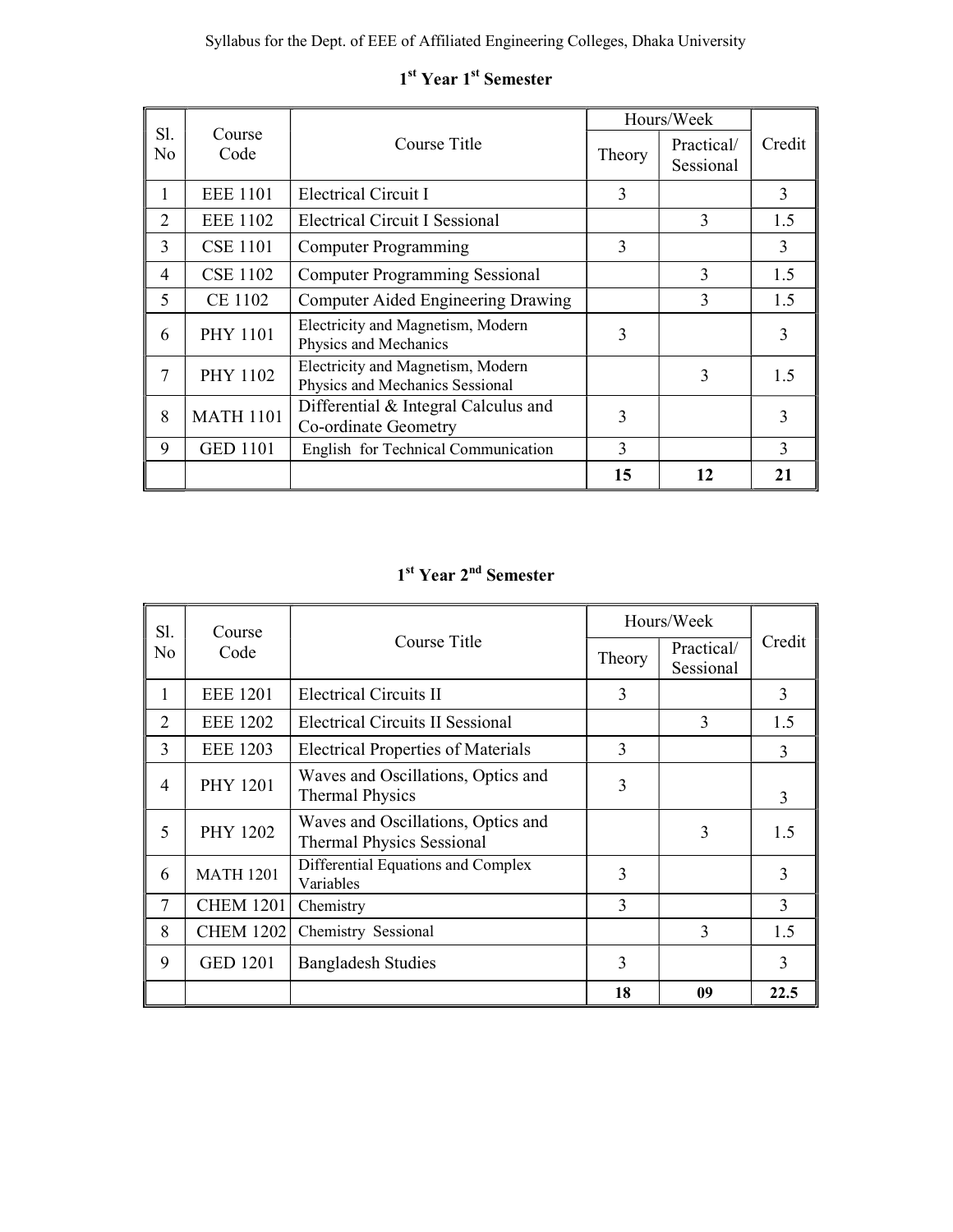| Sl.           | Course           |                                                  | Hours/Week |                         |              |  |
|---------------|------------------|--------------------------------------------------|------------|-------------------------|--------------|--|
| No            | Code             | Course Title                                     | Theory     | Practical/<br>Sessional | Credit       |  |
| 1             | <b>EEE 2101</b>  | Electronics I                                    | 3          |                         | 3            |  |
| $\mathcal{L}$ | <b>EEE 2102</b>  | Electronics I Sessional                          |            | 3                       | 1.5          |  |
| 3             | <b>EEE 2103</b>  | Energy Conversion I                              | 3          |                         | 3            |  |
| 4             | <b>EEE 2104</b>  | <b>Energy Conversion I Sessional</b><br>3        |            |                         | 1.5          |  |
| 5             | <b>EEE 2108</b>  | Electrical and Electronic Workshop<br>Practice   |            | 3                       | 1.5          |  |
| 6             | <b>ME 2101</b>   | <b>Basic Mechanical Engineering</b>              | 3          |                         | 3            |  |
| 7             | <b>ME 2102</b>   | <b>Basic Mechanical Engineering</b><br>Sessional |            | 3                       | 1.5          |  |
| 8             | <b>MATH 2101</b> | Linear Algebra and Vector Analysis               | 3          |                         | $\mathbf{3}$ |  |
| 9             | <b>GED 2101</b>  | Financial Account & Economic<br>3<br>Analysis    |            |                         |              |  |
|               |                  |                                                  | 15         | 12                      | 21           |  |

# 2<sup>nd</sup> Year 1<sup>st</sup> Semester

# 2<sup>nd</sup> Year 2<sup>nd</sup> Semester

|                |                  |                                                  | Hours/Week     |                         |              |
|----------------|------------------|--------------------------------------------------|----------------|-------------------------|--------------|
| Sl.<br>No      | Course<br>Code   | Course Title                                     | Theory         | Practical/<br>Sessional | Credit       |
|                | <b>EEE 2201</b>  | Electronic II                                    | 3              |                         | $\mathbf{3}$ |
| $\overline{2}$ | <b>EEE 2202</b>  | Electronic II Sessional                          |                | 3                       | 1.5          |
| 3              | <b>EEE 4223</b>  | <b>Energy Conversion II</b>                      | 3              |                         | 3            |
| $\overline{4}$ | <b>EEE 2204</b>  | <b>Energy Conversion II Sessional</b>            |                | 3                       | 1.5          |
| 5              | <b>EEE 2205</b>  | <b>Engineering Electromagnetics</b>              | 3              |                         | 3            |
| 6              | <b>EEE 2208</b>  | <b>Electrical Services Design</b>                |                | 3                       | 1.5          |
| 7              | <b>MATH 2201</b> | Statistics & Probability                         | $\overline{3}$ |                         | 3            |
| 8              | <b>GED 2201</b>  | Professional Ethics and Moral<br><b>Thoughts</b> | 3              |                         |              |
|                |                  |                                                  | 15             | 9                       | 19.5         |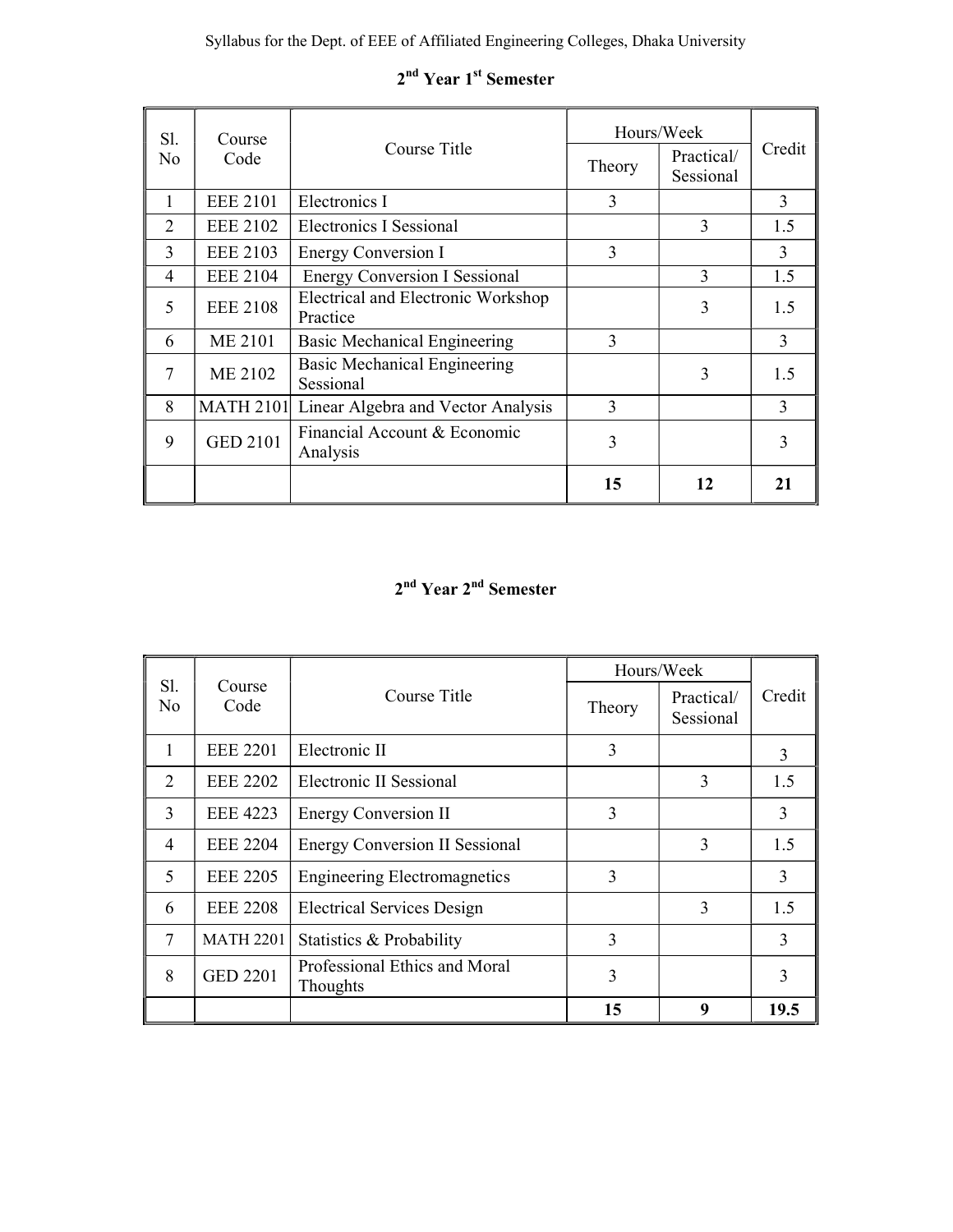| S1. | Course          |                                                              | Hours/Week |                         |        |
|-----|-----------------|--------------------------------------------------------------|------------|-------------------------|--------|
| No  | Code            | Course Title                                                 | Theory     | Practical/<br>Sessional | Credit |
| 1   | <b>EEE 3101</b> | Electrical Measurement &<br>Instrumentation                  | 3          |                         | 3      |
| 2   | <b>EEE 3102</b> | Electrical Measurement &<br><b>Instrumentation Sessional</b> |            | 3                       | 1.5    |
| 3   | <b>EEE 3103</b> | 3<br>Digital Electronics                                     |            |                         | 3      |
| 4   | <b>EEE 3104</b> | Digital Electronics Sessional                                |            | 3                       | 1.5    |
| 5   | <b>EEE 3105</b> | Power System I                                               | 3          |                         | 3      |
| 6   | <b>EEE 3106</b> | Power System I Sessional                                     |            | 3                       | 1.5    |
| 7   | <b>EEE 3107</b> | Power Electronics and Industrial<br>Drives                   | 3          |                         | 3      |
| 8   | <b>EEE 3108</b> | Power Electronics and Industrial<br>Drives Sessional         |            | 3                       | 1.5    |
| 9   | <b>GED 3101</b> | 3<br><b>Engineering Management</b>                           |            | 3                       |        |
|     |                 |                                                              | 15         | 12                      | 21.00  |

# 3<sup>rd</sup> Year 1<sup>st</sup> Semester

# 3<sup>rd</sup> Year 2<sup>nd</sup> Semester

|                |                 |                                                            |        | Hours/Week              |        |
|----------------|-----------------|------------------------------------------------------------|--------|-------------------------|--------|
| Sl.<br>No      | Course<br>Code  | Course Title                                               | Theory | Practical/<br>Sessional | Credit |
| 1              | <b>EEE 3201</b> | Communication Engineering<br>Fundamentals                  | 3      |                         | 3      |
| $\overline{2}$ | <b>EEE 3202</b> | Communication Engineering<br><b>Fundamentals Sessional</b> |        | 3                       | 1.5    |
| 3              | <b>EEE 3203</b> | Power System II                                            | 3      |                         | 3      |
| $\overline{4}$ | <b>EEE 3205</b> | Signals and Systems                                        | 3      |                         | 3      |
| 5              | <b>EEE 3207</b> | Numerical Methods                                          | 3      |                         | 3      |
| 6              | <b>EEE 3208</b> | Numerical Methods Sessional                                |        | 3                       | 1.5    |
| 7              | <b>CSE 3201</b> | Microprocessor & Microcontroller                           | 3      |                         | 3      |
| 8              | <b>CSE 3202</b> | Microprocessor & Microcontroller<br>Sessional              |        | 3                       | 1.5    |
|                |                 |                                                            | 15     | 9                       | 19.50  |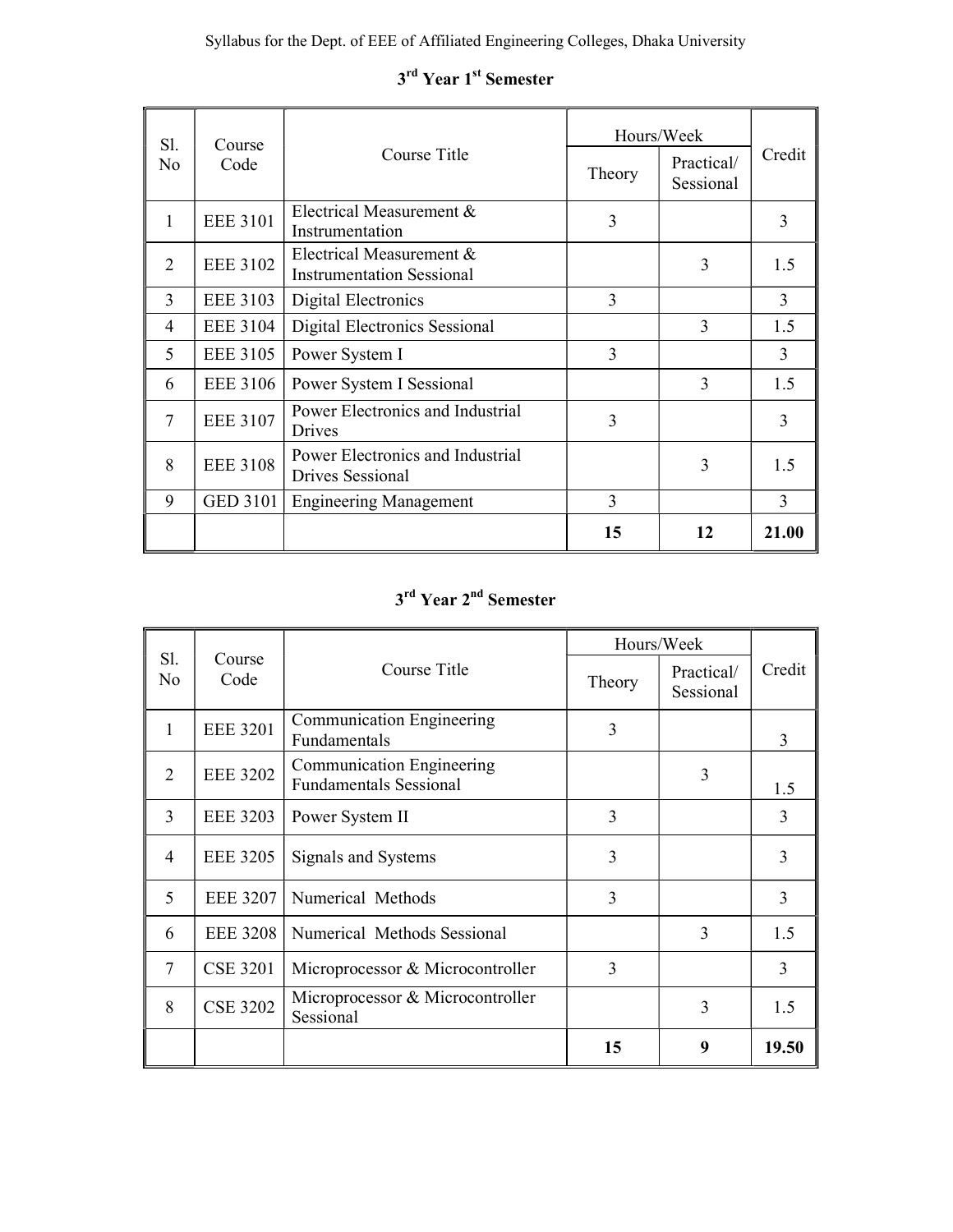| Sl.            | Course                 |                                           |        | Hours/Week |               |
|----------------|------------------------|-------------------------------------------|--------|------------|---------------|
| No             | Code                   | Course Title                              | Theory | Practical/ | Credit        |
|                |                        |                                           |        | Sessional  |               |
| 1              | EEE 4100*              | Project & Thesis                          |        | 3          | 1.5           |
| $\overline{2}$ | <b>EEE 4101</b>        | Digital Signal Processing                 | 3      |            | 3             |
| 3              | <b>EEE 4102</b>        | Digital Signal Processing Sessional       |        |            | 1.5           |
| 4              | <b>EEE 4103</b>        | 3<br>Control System                       |        |            | 3             |
| 5              | <b>EEE 4104</b>        | <b>Control System Sessional</b>           |        | 3          | 1.5           |
| 6              | <b>EEE 4105</b>        | <b>VLSI</b> Circuits and Design<br>3      |        |            | 3             |
| 7              | <b>EEE 4106</b>        | <b>VLSI Circuits and Design Sessional</b> |        | 3          | 1.5           |
| 8              | EEE 4111 <sup>**</sup> | Renewable Energy                          | 3      |            | 3             |
| 9              | EEE 4113**             | High Voltage Engineering                  |        |            |               |
| 10             | EEE 4115 <sup>**</sup> | Optoelectronics                           | 3      |            | $\mathcal{E}$ |
| 11             | EEE 4117**             | Mobile Cellular Communication<br>3        |        |            |               |
| 12             | EEE 4119**             | <b>Biomedical Engineering</b>             | 3      |            |               |
|                |                        |                                           | 15     | 12         | 21.00         |

# 4<sup>th</sup> Year 1<sup>st</sup> Semester

\*the course will be evaluated at the end of  $4<sup>th</sup>$  year  $2<sup>nd</sup>$  semester along with EEE 4200.

\*\*Students can choose two courses according to their interest. If the students' choice differs, then offering of the courses will depend on number of students and availability of faculties.

| Sl.<br>Course  |                        |                                                       |        | Hours/Week |        |
|----------------|------------------------|-------------------------------------------------------|--------|------------|--------|
| N <sub>0</sub> |                        | Course Title                                          |        | Practical/ | Credit |
|                | Code                   |                                                       | Theory | Sessional  |        |
|                | <b>EEE 4200</b>        | Project & Thesis                                      |        |            | 1.5    |
| 2              | <b>EEE 4201</b>        | Power System Protection                               | 3      |            | 3      |
| 3              | <b>EEE 4202</b>        | <b>Power System Protection Sessional</b>              |        | 3          | 1.5    |
| 4              | <b>EEE 4203</b>        | Power Plant Engineering and                           | 3      |            | 3      |
|                |                        | Economy                                               |        |            |        |
| 5              | EEE 4208*              | Industrial Attachment*                                |        | 3          | 1.5    |
| 6              | EEE 4211**             | Smart Grid                                            | 3      |            | 3      |
| 7              | EEE 4213**             | Introduction to Nanotechnology and<br>Nanoelectronics |        |            |        |
| 8              | EEE 4215 <sup>**</sup> | <b>Optical Fiber Communication</b>                    | 3      |            | 3      |
| 9              | EEE 4217**             | Radar and Satellite Communication<br>3                |        |            |        |
| 10             | EEE 4219**             | 3<br>Medical Imaging                                  |        |            |        |
|                |                        |                                                       | 12     | 9          | 16.5   |

# 4<sup>th</sup> Year 2<sup>nd</sup> Semester

\*Industrial Attachment: Students will be attached with the industries/service agencies/ Professional training Institute for two weeks after completing their 4th year 1st semester (before starting 4th year 2nd semester/during any vacation in 4th year 2nd semester) to gain practical knowledge.

\*\*Students can choose two courses according to their interest. If the students' choice differs, then offering of the courses will depend on number of students and availability of faculties.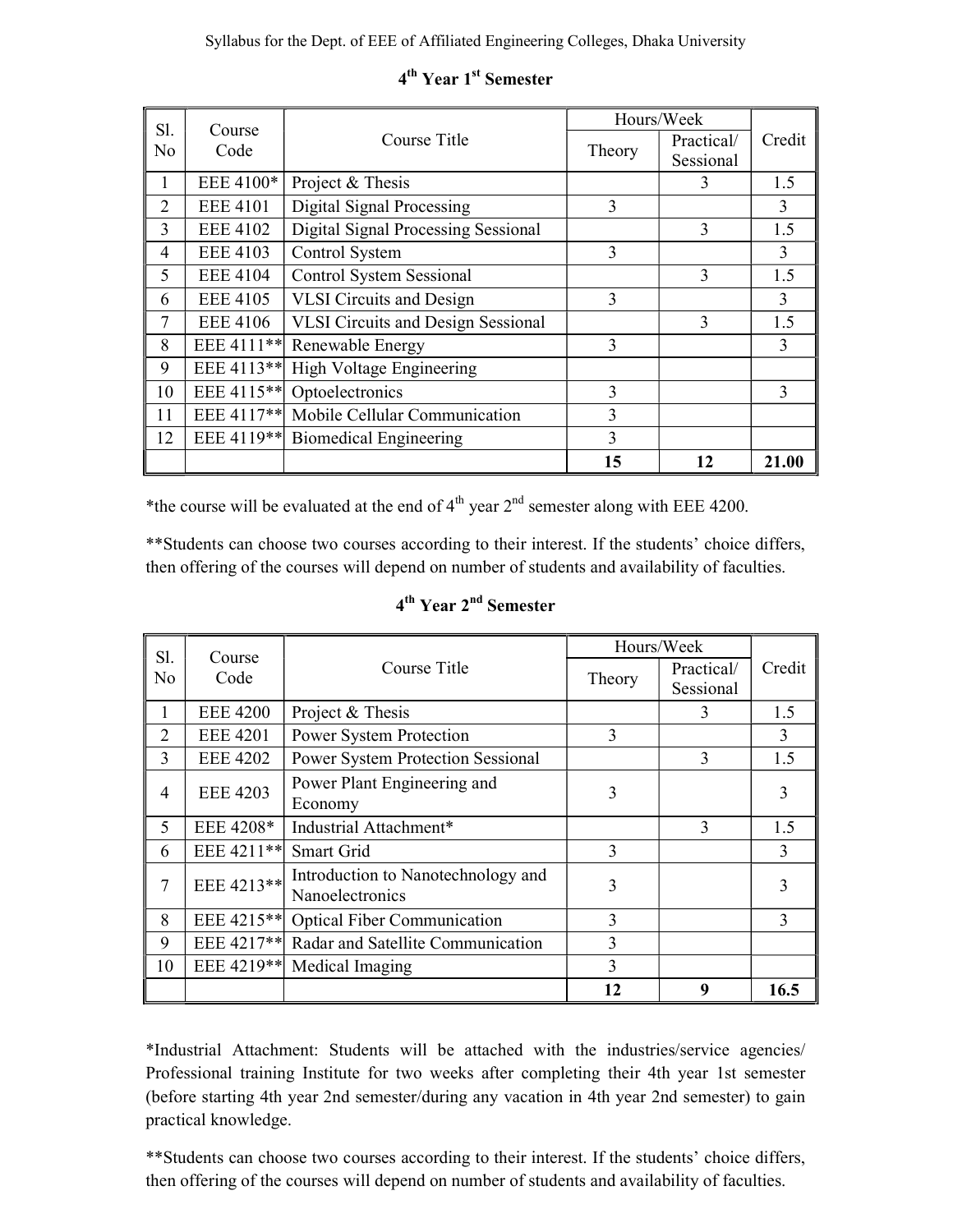#### Course Identification:

Every course has a unique course code. The letter prefix in any course code indicates the field or the discipline of the course, e.g., EEE stands for Electrical and Electronic Engineering, CSE for Computer Science and Engineering, ME for Mechanical Engineering, CE for Civil Engineering, CHEM for Chemistry, PHY for Physics, MATH for Mathematics and GED for General Education.

The digits in the course code have the following meaning:

The first digit corresponds to the year in which the course is taken by the student. The second digit represents the semester in which the course is taken by the student.

The third and fourth digits are used to specify the course.

The third digit is 1 for elective courses and for all other course is 0

The last (fourth) digit is odd for theoretical course and even for laboratory or sessional course.

| <b>Course Type</b>     | <b>Semester</b>                               | <b>Theory (Credit)</b> | <b>Sessional (Credit)</b> | <b>Total (Credit)</b> |
|------------------------|-----------------------------------------------|------------------------|---------------------------|-----------------------|
|                        | $1st$ Year 1 <sup>st</sup> Semester           | 3.0                    | 1.5                       | 4.5                   |
|                        | 1 <sup>st</sup> Year 2 <sup>nd</sup> Semester | 6.0                    | 1.5                       | 7.5                   |
|                        | $2nd$ Year $1st$ Semester                     | 6.0                    | 3.0                       | 9.0                   |
| Core                   | $2nd$ Year $2nd$ Semester                     | 9.0                    | 4.5                       | 13.5                  |
| Courses                | 3 <sup>rd</sup> Year 1 <sup>st</sup> Semester | 12.0                   | 6.0                       | 18.0                  |
|                        | 3 <sup>rd</sup> Year 2 <sup>nd</sup> Semester | 12.0                   | 4.5                       | 16.5                  |
|                        | $4th$ Year 1 <sup>st</sup> Semester           | 9.0                    | 6.0                       | 15.0                  |
|                        | 4 <sup>th</sup> Year 2 <sup>nd</sup> Semester | 6.0                    | 4.5                       | 10.5                  |
|                        | Sub-Total                                     | 63.0                   | 31.5                      | 94.5                  |
| Elective               | 4 <sup>th</sup> Year 1 <sup>st</sup> Semester | 6.0                    | 0.0                       | 6.0                   |
| Courses                | 4 <sup>th</sup> Year 2 <sup>nd</sup> Semester | 6.0                    | 0.0                       | 6.0                   |
|                        | <b>Sub-Total</b>                              | 12.0                   | 0.0                       | 12.0                  |
|                        | 1 <sup>st</sup> Year 1 <sup>st</sup> Semester | 3.0                    | 3.0                       | 6.0                   |
| Allied                 | $2nd$ Year 1 <sup>st</sup> Semester           | 3.0                    | 1.5                       | 4.5                   |
| Engineering<br>Courses | 3 <sup>rd</sup> Year 2 <sup>nd</sup> Semester | 3.0                    | 1.5                       | 4.5                   |
|                        | <b>Sub-Total</b>                              | 9.0                    | 6.0                       | 15.0                  |
|                        | 1 <sup>st</sup> Year 1 <sup>st</sup> Semester | 6.0                    | 1.5                       | 7.5                   |
| General                | 1 <sup>st</sup> Year 2 <sup>nd</sup> Semester | 9.0                    | 3.0                       | 12.0                  |
| Science                | $2nd$ Year 1 <sup>st</sup> Semester           | 3.0                    | 0.0                       | 3.0                   |
| Courses                | 2 <sup>nd</sup> Year 2 <sup>nd</sup> Semester | 3.0                    | 0.0                       | 3.0                   |
|                        | Sub-Total                                     | 21.0                   | 4.5                       | 25.5                  |
|                        | 1 <sup>st</sup> Year 1 <sup>st</sup> Semester | 3.0                    | 0.0                       | 3.0                   |
| General                | 1 <sup>st</sup> Year 2 <sup>nd</sup> Semester | 3.0                    | 0.0                       | 3.0                   |
| Education              | $2nd$ Year 1 <sup>st</sup> Semester           | 3.0                    | 0.0                       | 3.0                   |
| Courses                | 2 <sup>nd</sup> Year 2 <sup>nd</sup> Semester | 3.0                    | 0.0                       | 3.0                   |
|                        | 3 <sup>rd</sup> Year 1 <sup>st</sup> Semester | 3.0                    | 0.0                       | 3.0                   |
|                        | Sub-Total                                     | 15.0                   | 0.0                       | 15.0                  |
| <b>Total</b>           |                                               | 120                    | 42.0                      | 162.0                 |

#### Course Summary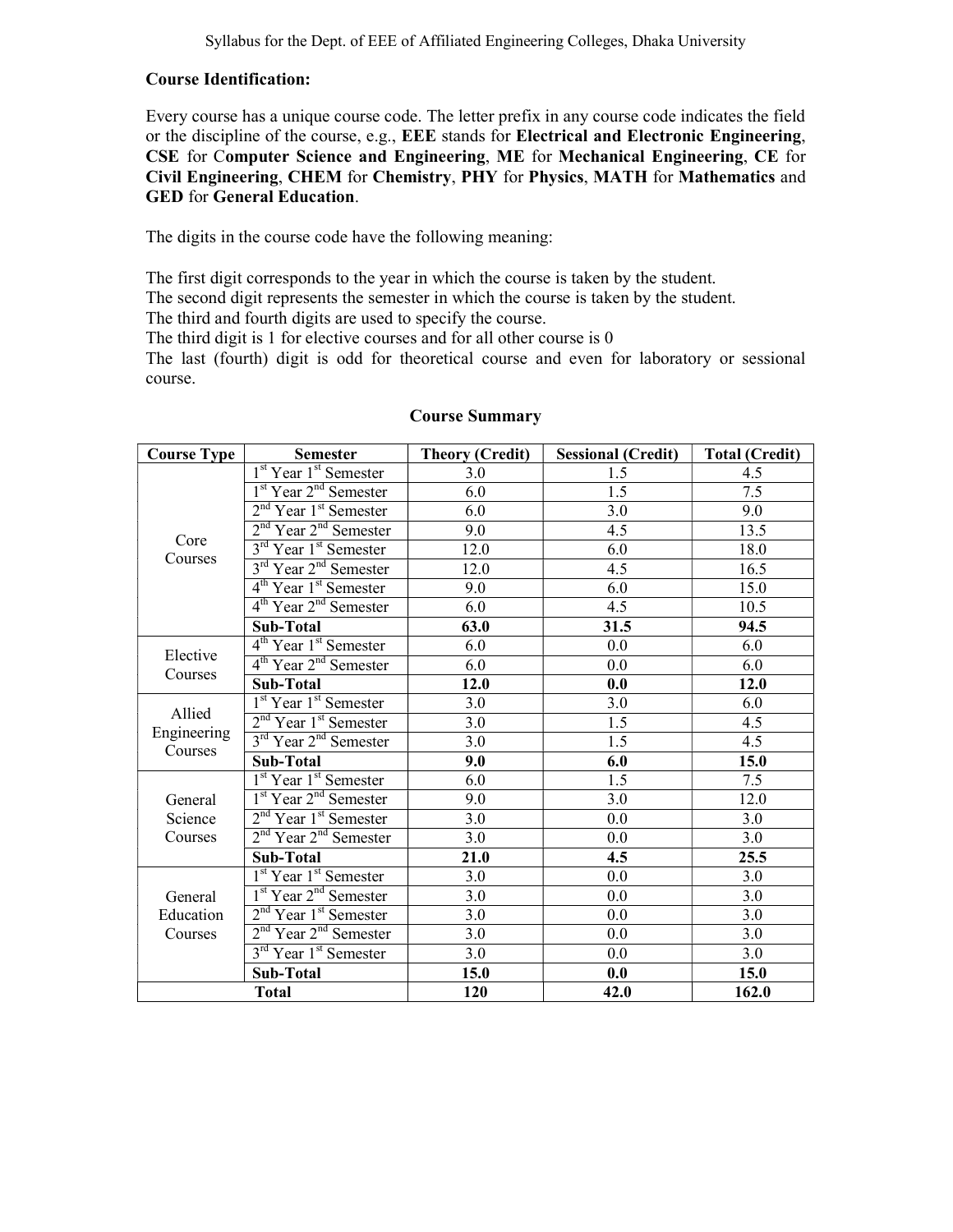#### Core Courses

### EEE 1101 Electrical Circuits I

Contact hours/week: 3, Credit: 3.

Circuit variables: voltage, current, power and energy, Voltage and current independent and depended sources, Circuit elements: resistance, inductance and capacitance. Modeling of practical circuits, Ohm"s law and Kirchhoff"s laws, Solution of simple circuits with both dependent and independent sources, Series-parallel resistance circuits and their equivalents, Voltage and current divider circuits, Delta-Wye equivalent circuits, Techniques of general DC circuit analysis (containing both independent and dependent sources): Node-voltage method, Mesh-current method, Source transformations. Thevenin and Norton equivalents, Maximum power transfer. Superposition technique. Properties of Inductances and capacitances. Series-parallel combinations of inductances and capacitances; Concepts of transient and steady state response with dc source.

Definitions of ac voltage, current, power, volt-ampere and various factors (including power, peak, form factors etc.) , Introduction to sinusoidal steady state analysis: Sinusoidal sources, phasor, impedance, admittance, reactance, susceptance; voltage, current, power of R, L, C, R-L, R-C, R-L-C circuits with sinusoidal source, Series parallel and Delta-Wye simplifications of circuits with R, L,Cs. Techniques of general ac circuit analysis (containing both independent and dependent sources): Node-voltage method, Mesh current method, Source transformations, Thevenin and Norton Equivalents, Phasor diagrams. Sinusoidal steady state power calculations, RMS values, Real and reactive power. Maximum power transfer, impedance matching. Steady state voltage, current.

## EEE 1102 Electrical Circuits I Sessional

Contact hours/week: 3, Credit: 1.5.

In this course students will perform experiments to verify practically the theories and concepts learned in EEE 1101.

## EEE 1201 Electrical Circuits II

Contact hours/week: 3, Credit: 3.

Circuits with non-sinusoidal excitations, power and power factor of ac circuits with multiple sources of different frequencies; Transients in AC circuits, Resonance in AC circuits: Series and parallel resonance and Q factors. Passive Filter Networks: basic types. Characteristic impedance and attenuation, ladder network, low pass, high pass filters, propagation coefficient and time delay in filter sections, practical composite filters. Magnetically coupled circuits.

Analysis of three phase circuits: Three phase supply, balanced and unbalanced circuits, power calculation and measurements, Power factor improvement.

Magnetic Circuits: Magnetic quantities and variables: Field, Flux, Flux Density, Magnetomotive Force, Magnetic Field Strength, permeability and B-H Curve, reluctance, magnetic field strength. Laws in magnetic circuits: Ohm's law and Ampere's circuital law. Magnetic circuits: Composite series magnetic circuit, parallel and series-parallel circuits. Comparison between electrical and magnetic quantities, Hysteresis and hysteresis loss. Magnetic materials.

## EEE 1202 Electrical Circuits II Sessional

Contact hours/week: 3, Credit: 1.5.

In this course students will perform experiments to verify practically the theories and concepts learned in EEE 1201 and also simulated these experiments with simulation software (i.e. PSpice, Proteus, Multisim etc.).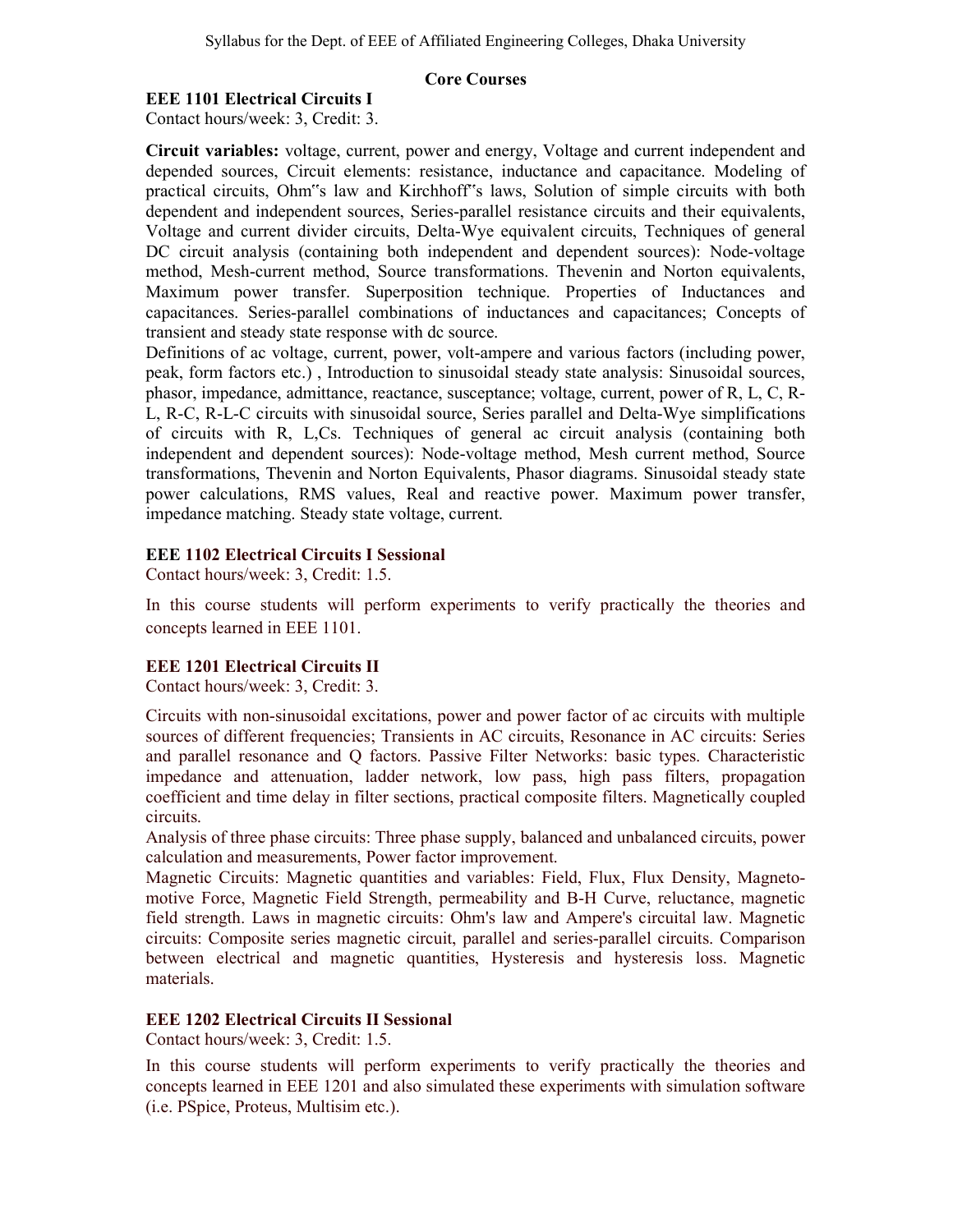### EEE 1203 Electrical Properties of Materials

Contact hours/week: 3, Credit: 3.

Crystal structures: Types of crystals, lattice and basis, Bravais lattice and Miller indices. Classical theory of electrical and thermal conduction: Scattering, mobility and resistivity, temperature dependence of metal resistivity, Mathiessen"s rule, Hall effect and thermal conductivity. Introduction to quantum mechanics: Wave nature of electrons, Schrodinger"s equation, one-dimensional quantum problems- infinite quantum well, potential step and potential barrier; Heisenbergs"s uncertainty principle and quantum box, Electron in a 3D box. Hydrogen Atom.

Band theory of solids: Band theory from molecular orbital, Bloch theorem, Kronig-Penny model, Brillouin zone, effective mass, density-of-states. Carrier statistics: Maxwell-Boltzmann and Fermi-Dirac distributions, Fermi energy. Modern theory of metals: Determination of Fermi energy and average energy of electrons, classical and quantum mechanical calculation of specific heat.

Dielectric properties of materials: Dielectric constant, polarization-electronic, ionic, orientational and interfacial; internal field, Clausius-Mosotti equation, spontaneous polarization, frequency dependence of dielectric constant, dielectric loss, piezoelectricity, ferro-electricity, pyro-electricity.

Magnetic properties of materials: Magnetic moment, magnetization and relative permittivity, different types of magnetic materials, origin of ferromagnetism and magnetic domains.

Introduction to superconductivity: Zero resistance and Meissner effect, Type I and Type II superconductors and critical current density. BCS theory. Magnetic recording materials, Josephsontheory. Introduction to meta-materials.

## EEE 2101 Electronics I

Contact hours/week: 3, Credit: 3.

Semiconductor diodes: semiconductor material and properties, pn junction, diode circuits: dc analysis and models, diode circuits: AC equivalent circuits, other diode types, single phase rectification and regulators, Zener diode circuits, clipper and clamper circuits, multiple diode circuits, photo diodes and LED circuits, DC power supply;

Bipolar Junction transistor (BJT): BJT, DC analysis of BJT circuits, basic transistor applications, biasing, multistage circuits, BJT linear amplifiers-basic configurations, CE amplifiers, AC load lines, CC and CB amplifier, multistage amplifiers, power consideration; Frequency Response: Amplifier frequency response, system transfer function, frequency response: transistor amplifiers with circuit capacitors, frequency response-BJT.

Field Effect Transistors (FET): Structure and Operation of JFET, JFET Characteristics, JFET amplifiers Structure of MOSFET, Current-Voltage Characteristics, MOS Device Models, DC circuit analysis, basic MOFET applications, Biasing, constant current biasing, multistage MOSFET circuits, Junction Field effect transistor (JFET), MOSFET amplifier: basic transistor amplifier configurations-Common-Source, Common-Gate Stage, Source Follower (common drain); single stage integrated circuit MOSFET amplifiers, multistage amplifiers, frequency response of FET

Power Amplifiers: power amplifiers, power transistors, classes of amplifiers, Class-A power amplifier, Class-AB push pull complimentary output stage.

## EEE 2102 Electronics I Sessional

Contact hours/week: 3, Credit: 1.5.

In this course students will perform experiments to verify practically the theories and concepts learned in EEE 2101 and also simulated these experiments with simulation software (i.e. PSpice, Proteus, Multisim etc.).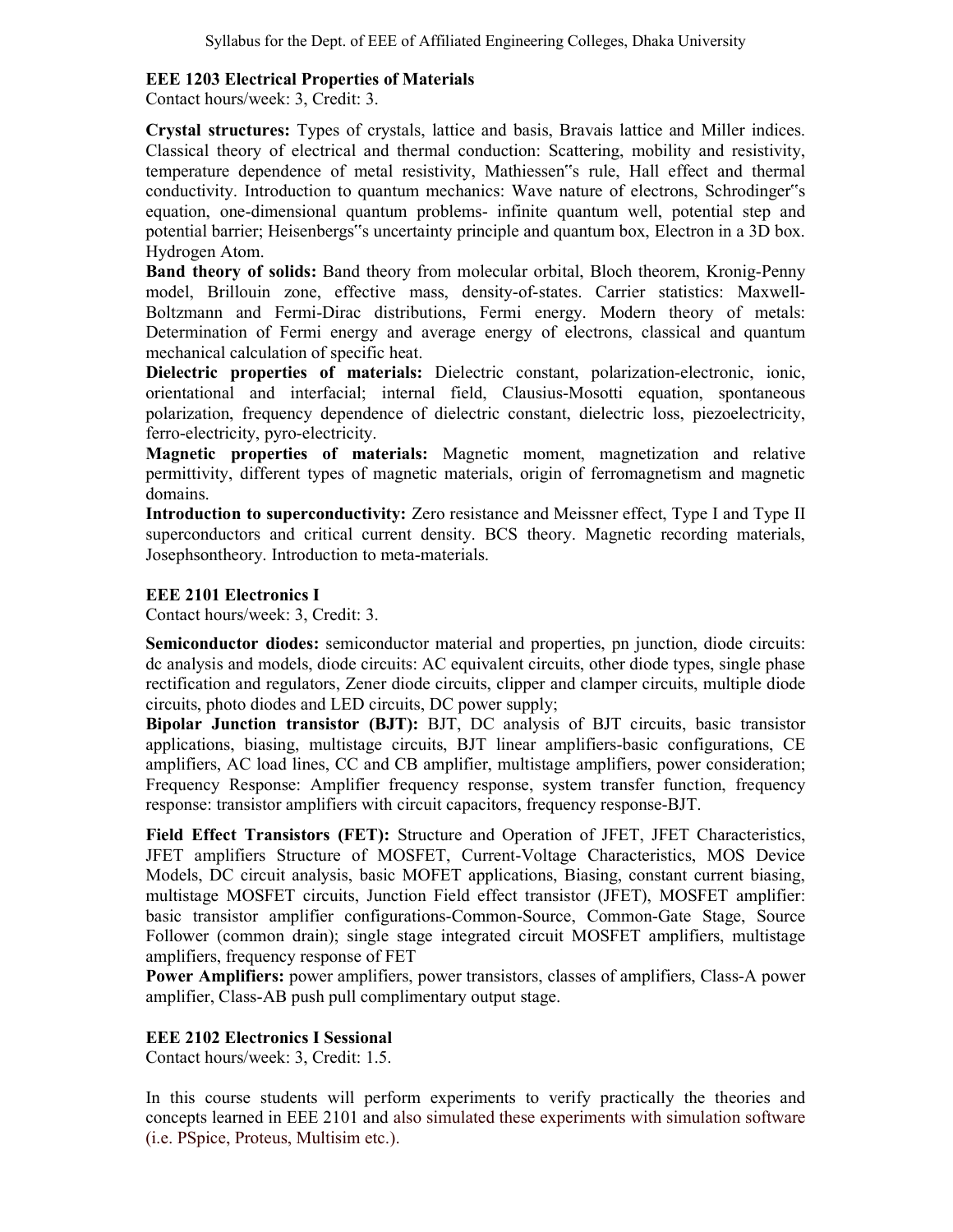## EEE 2103 Energy Conversion I

Contact hours/week: 3, Credit: 3.

DC Generators: Types, no-load voltage characteristics, build up of a self excited shunt generator, load-voltage characteristic, effect of speed on no-load and load characteristics and voltage regulation, armature reaction.

DC Motor: Operating principle, counter emf, torque, speed, torque-speed characteristics, starting, braking, and speed control.

Transformer: principle of operation, construction, no load and excitation current, behavior during loading, effect of leakage flux, ideal transformer, leakage reactance and equivalent circuit of a transformer, equivalent impedance, voltage regulation, per unit quantities, regulation, losses and efficiency, determination of parameters by tests, polarity of transformer windings, vector group, transformer parallel operation. Harmonics in excitation current, transformer inrush current, three phase transformer connections, three phase transformers, harmonic suppression in three phase transformer connection. Auto-transformer, instrument transformers.

#### EEE 2104 Energy Conversion I Sessional

Contact hours/week: 3, Credit: 1.5.

In this course students will perform experiments to verify practically the theories and concepts learned in EEE 2103

#### EEE 2108: Electrical & Electronic Workshop practice

Contact hours/week: 3 Credits: 1.5

Verification of theories and concepts learned in electrical and electronic circuit theory courses by performing various projects to solve real life problems.

#### EEE 2201 Electronic II

Contact hours/week: 3, Credit: 3.

Ideal operational amplifier and op-amp circuits: Op-amp applications: inverting amplifier, non-inverting amplifier, summing amplifier, differential amplifier, logarithmic amplifier, operational trans-conductance amplifiers exponential amplifier, differentiator, integrator, voltage to current converter, voltage follower, and other applications. Non-ideality of opamp: Non-ideal op-amp characteristics and its effects.

Integrated circuit biasing and active loads: BJT current sources, FET current sources, small signal analysis of active loads, design applications: an NMOS current source; differential and multistage amplifiers: BJT differential amplifier, FET differential amplifier, differential amplifier with active load, BiCMOS circuits, gain stage and simple output stage, BJT operational amplifier circuit, Frequency response of amplifiers: Poles, zeros and Bode plots, amplifier transfer function, techniques of determining 3 dB frequencies of amplifier circuits, frequency response of single-stage and cascade amplifiers, frequency response of differential amplifiers;

Trans-conductance (serie-series) amplifiers, trans-resistance (shunt-shunt) amplifiers, loop gain, stability of feedback circuit, frequency compensation; Applications and Design of Integrated Circuits: Active filter, Oscillators, Schmitt trigger Circuits, Non-sinusoidal oscillators and timing circuits, integrated power amplifier, voltage regulator, Design application: An active Bandpass filter. 555 Timer IC and its Applications.

#### EEE 2202 Electronics II Sessional

Contact hours/week: 3, Credit: 1.5.

In this course students will perform experiments to verify practically the theories and concepts learned in EEE 2201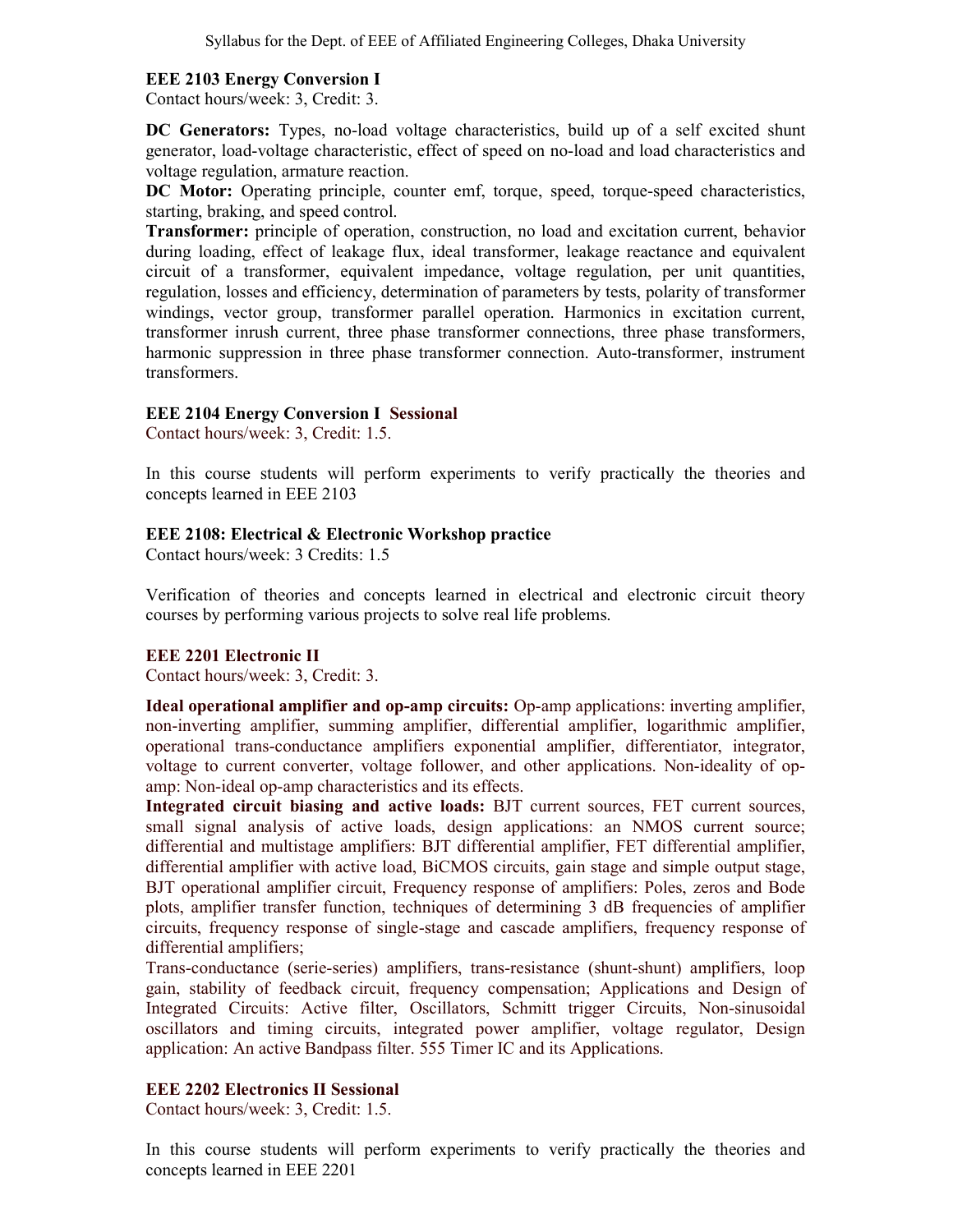#### EEE 2203 Energy Conversion II

Contact hours/week: 3, Credit: 3.

Three phase induction motor: rotating magnetic field, reversal of rotating magnetic field, synchronous speed, torque in induction motor, induction motor construction: squirrel cage, wound rotor; slip and its effect on rotor frequency and voltage, equivalent circuit of an induction motor, air gap power, mechanical power and developed torque, torque speed characteristic, losses, efficiency and power factor, classification, motor performance as a function of machine parameters, shaping torque speed characteristic and classes of induction motor, per unit values of motor parameters, determination of induction motor parameters by tests, methods of braking, speed control Induction generator: operation, characteristics, voltage build up, applications in wind turbine.

Synchronous generator: construction, armature (stator) and rotating field (exciter), excitation system with brushes and brushless excitation system, cooling, generated voltage equation of distributed short pitched armature winding, armature winding connections and harmonic cancellation in distributed short pitched winding, equivalent circuit, synchronous impedance, generated voltage and terminal voltage, phasor diagram, voltage regulation with different power factor type loads, determination of synchronous impedance by tests, phasor diagram, salient pole generator d-q axes parameters, equivalent circuit, generator equations, determination of d-q axes parameters by tests, equation of developed power and torque of synchronous machines (salient and non salient pole motor and generator). Parallel operation of generators: requirement of parallel operation, conditions, synchronizing, effect of synchronizing current, hunting and

oscillation, synchronoscope, phase sequence indicator, load distribution of alternators in parallel, droop setting, frequency control, voltage control, house diagrams.

Synchronous Motors: construction, operation, starting, effect of variation of load at normal excitation, effect of variation of excitations, V curves, inverted V curves and compounding curves, power factor adjustment, synchronous capacitor and power factor correction.

#### EEE 2204 Energy Conversion II Sessional

Contact hours/week: 3, Credit: 1.5.

In this course students will perform experiments to verify practically the theories and concepts learned in EEE 2203

#### EEE 2205 Engineering Electromagnetics

Contact hours/week: 3, Credit: 3.

Static electric field: Postulates of electrostatics, Coulomb's law for discrete and continuously distributed charges, Gauss's law and its application, electric potential due to charge distribution, conductors and dielectrics in static electric field, flux density- boundary conditions; capacitance- electrostatic energy and forces, energy in terms of field equations, capacitance calculation of different geometries; boundary value problems- Poisson's and Laplace's equations in different co-ordinate systems.

Steady electric current: Ohm's law, continuity equation, Joule's law, resistance calculation.

Static Magnetic field: Postulates of magnetostatics, Biot-Savart's law, Ampere's law and applications, vector magnetic potential, magnetic dipole, magnetization, magnetic field intensity and relative permeability, boundary conditions for magnetic field, magnetic energy, magnetic forces, torque and inductance of different geometries.

Time varying fields and Maxwell's equations: Faraday's law of electromagnetic induction, Maxwell's equations - differential and integral forms, boundary conditions, potential functions; time harmonic fields and Poynting theorem.

Plane electromagnetic wave: plane wave in loss less media-Doppler effect, transverse electromagnetic wave, polarization of plane wave; plane wave in lossy media- low-loss dielectrics, good conductors; group velocity, instantaneous and average power densities, normal and oblique incidence of plane waves at plane boundaries for different polarization.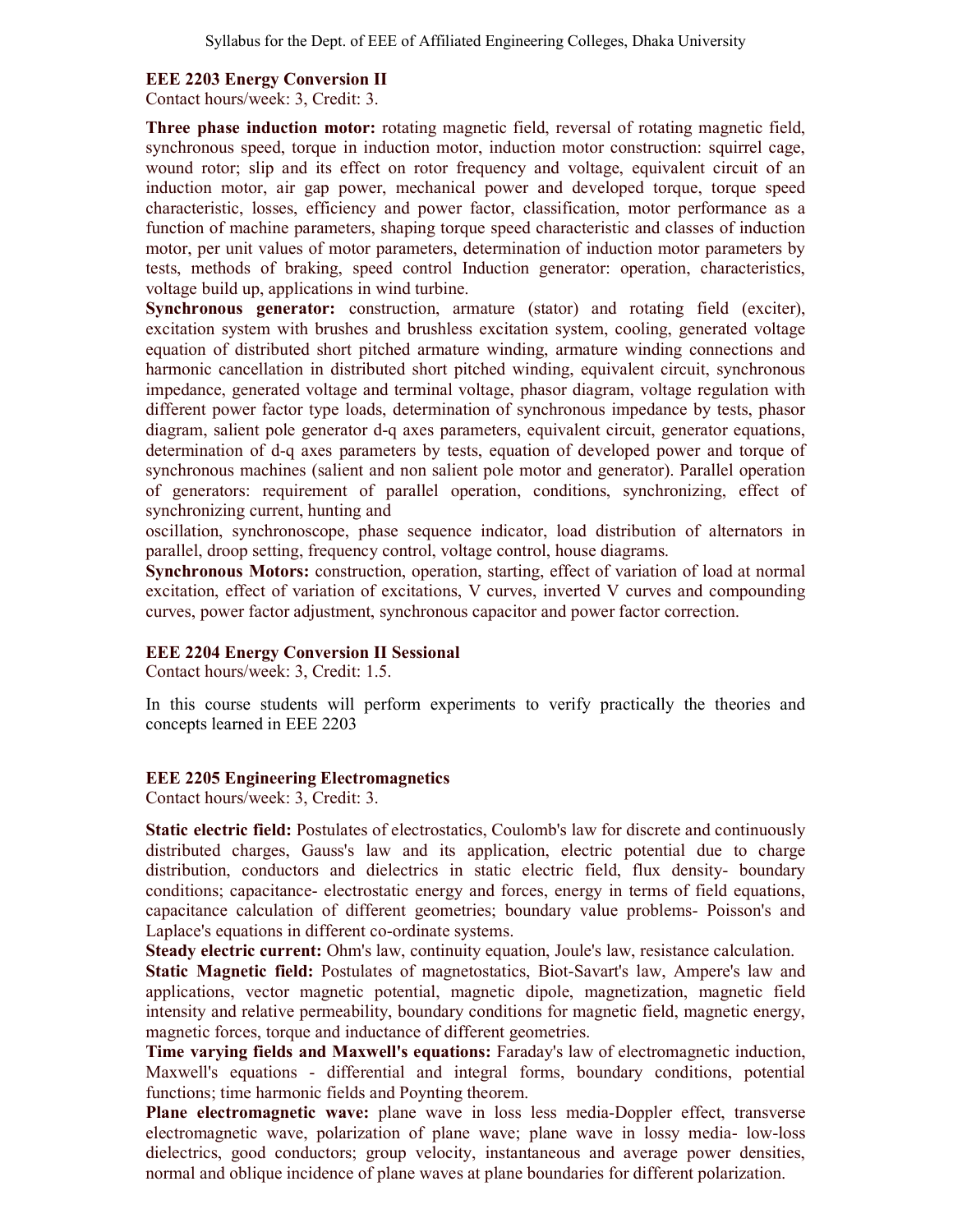#### EEE 2208 Electrical Services Design

Contact hours/week: 3, Credit: 1.5.

Familiarization with CAD tools for building services design. Introduction to building regulations, codes and standards: BNBC, NFPA etc. Terminology and definitions: fuses, circuit breakers, distribution boxes, cables, bus-bars and conduits. Familiarization with symbols and legends used for electrical services design. Classification of wiring. Design for illumination and lighting: lux, lumen, choice of luminaries for various applications- domestic building, office building and industry. Wattage rating of common electrical equipment. Designing electrical distribution system for low and high rise domestic, office and academic buildings, for multipurpose buildings.Size selection of conductors and breakers, bus-bar trunking (BBT) system for various applications. Single line diagram (SLD) of atypical 11kV/0.415kV, 500kVA sub-station and a 200kVA pole mounted transformer. Earthing requirements, various earthing methods. Earthing and lightning protection system design. Familiarization with indoor and underground telephone and fiber optic cables, UTP and CAT5/32 data cables. Designing routing layout and installation of intercom, PABX, telephone, public address (PA)systems, cable TV distribution, LAN and wireless data systems for a building. Safety regulations, design of security systems including CCTV, burglar alarm. Concept of fire prevention and its importance. Fire detection (smoke, heat etc.) and alarm system (with voice evacuation), firefighting system (sprinkler system, hose).Installation of air-conditioning, heating, lifts and elevators.

#### EEE 3101 Electrical Measurement & Instrumentation

Contact hours/week: 3, Credit: 3.

Introduction: Methods of measurement. Statistical method applied to field of measurement and error analysis and calibration. Resistance, Inductance and Capacitance measurements: Different methods of measuring high, medium and low resistances. Methods of measuring self and mutual inductance and capacitance. A.C. and DC bridge methods, Measurement of insulation and earth resistances. Localization of cable faults.

Magnetic measurement: Flux meter, Flux and Flux density measurement. Determination of iron losses and their separation.

Measuring instruments: Classification of measuring instruments. Ammeter, Voltmeter, wattmeter, AVO meter, Energy meter, Ampere-hour meter and Maximum demand meter for measuring AC and DC quantities. Speed, frequency and phase difference measurements. Illumination measurement.

Electronic measuring instruments: Digital instruments, VTVM, Q-meter and CRO.

Instrumentation: Extension of instrument range. Use of C.T. and P.T and calculation of their burden, Instrumentation of substation. Measurement of non-electrical quantities: Transducer. Measurement of temperature, pressure, displacement, velocity, acceleration. Strain gauge and their applications.

#### EEE 3102 Measurement & Instrumentation Sessional

Contact hours/week: 3, Credits: 1.5

In this course students will perform experiments to verify practically the theories and concepts learned in EEE 3101.

#### EEE 3103 Digital Electronics

Contact hours/week: 3, Credit: 3.

Analysis and Synthesis of Digital Logic Circuits: Number system, codes, and conversion. Boolean algebra, DeMorgan's law, logic gates and truth tables, combinational logic design, minimization techniques, implementation of basic static logic gates in CMOS and BiCMOS. Arithmetic and data handling logic circuits, decoders and encoders, multiplexers and combinational circuit design.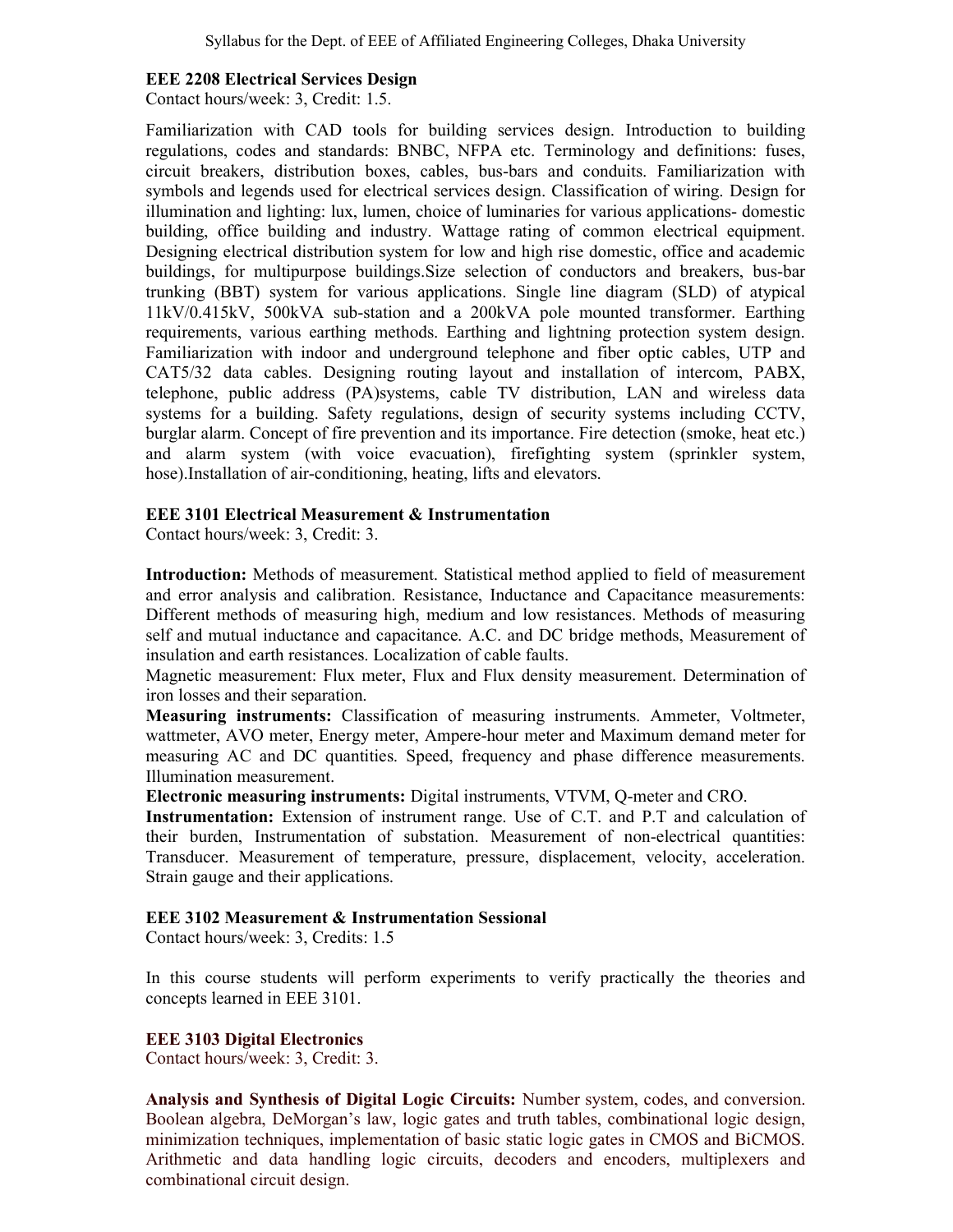Syllabus for the Dept. of EEE of Affiliated Engineering Colleges, Dhaka University

Programmable Logic Devices: Logic arrays, Field Programmable Logic Arrays and Programmable Read Only Memory.

Sequential Circuits: Different types of latches, flip-flops and their design using ASM approach, timing analysis, timing analysis and power optimization of sequential circuits. Modular sequential logic circuit design: Shift registers, counters and their applications.

### EEE 3104 Digital Electronics Sessional

Contact hours/week: 3, Credit: 1.5.

In this course students will perform experiments to verify practically the theories and concepts learned in EEE 3203

EEE 3105 Power System I

Contact hours/week: 3, Credit: 3.

Power factor Improvement: Causes, Power factor improvements process.

Electric power Supply System: Electric power supply system, AC power supply, high voltage transmission, elements of power transmission, economics choice of conductor size and voltage.

Mechanical Design of overhead lines: Conductor materials, line support, insulator, string efficiency, Corona and corona power loss.

**Transmission line parameters:** Inductance - inductance due to internal flux, flux linkages between points external to an isolated conductor, flux linkages of one conductor in a group, single-phase two-wire line, composite-conductor lines, three-phase lines with equilateral/

unsymmetrical spacing, double circuits, bundled conductors; Capacitance - electric field of a long straight conductor, potential difference between points due to a charge, capacitance of a two-wire line, capacitance of three-phase line with equilateral/ unsymmetrical spacing, effect of Earth on transmission line capacitance, bundled conductor, parallel-circuit three-phase lines.

Performance of Transmission line: Classification, Equivalent circuit of short, medium and long lines.

Underground cables: Types and construction; oil filled, gas insulated and XLPE cables; electrical characteristics - electrical stress, capacitance, charging current, insulation resistance, dielectric power factor and dielectric loss, skin effect, proximity effect; identification of fault location.

Distribution systems: Primary and secondary distribution - radial, ring main, and interconnected system, distribution losses and feeder reconfiguration. Cable testing, DC Distribution, AC distribution.

Voltage control: Importance, Methods of voltage control, Tap changing transformer, phase shifting, booster and regulation transformer and shunt capacitor.

## EEE 3106 Power System I Sessional

Contact hours/week: 3, Credit: 1.5.

In this course students will perform experiments to verify practically the theories and concepts learned in EEE 3105.

## EEE 3107 Power Electronics and Industrial Drives

Contact hours/week: 3, Credit: 3.

Fundamental of power electronics, characteristics of static power semiconductor devices (BJT, MOSFET, IGBT, Thyristors).

AC/DC power converters: uncontrolled rectifiers (single phase and threephase), controlled rectifiers (single phase and three phase), dual converter.

AC/AC power converters: phase-controlled converters (single phase and three phase), AC switch, cyclo-converter.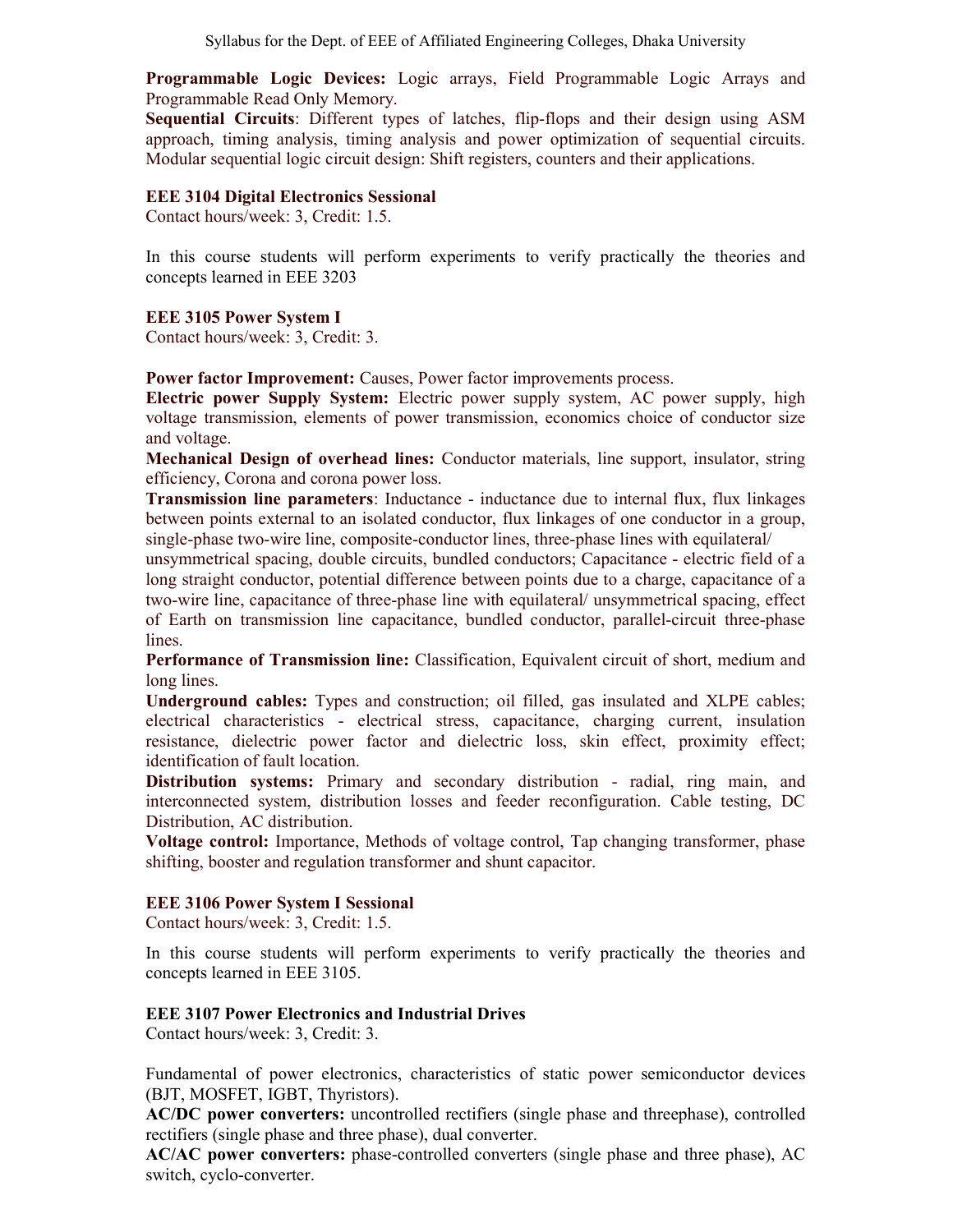DC/DC converters: choppers (step down and step up), switching regulators (buck, boost, buck-boost).

DC/AC converters: types, single phase and three phase inverters. Various applications of converters.

Introduction to power electronics control of motor: DC motor speed control, braking, scalar control of poly-phase induction motor.

Industrial Application: Introduction to Electric arc furnace, Dielectric heating and induction heating.

#### EEE 3108 Power Electronics and Industrial Drives Sessional

Contact hours/week: 3, Credit: 1.5.

In this course students will perform experiments to verify practically the theories and concepts learned in EEE 3107.

#### EEE 3201 Communication Engineering Fundamentals

Contact hours/week: 3 Credits: 3

Overview of communication systems: Basic Principles, fundamental elements, system limitations, message source, bandwidth requirements, transmission media types, bandwidth and transmission capacity.

Noise: Source, characteristics of various types of noise and signal to noise ratio.

Information theory: Measure of information, source encoding, error free communication over a noisy channel, channel capacity of a continuous system and channel capacity of a discrete memory less system.

Communication systems: Analog and digital.

Continuous wave modulation: Transmission types-base-band transmission.

Carrier transmission: amplitude modulation-introduction, double side band, single side band, vestigial side band, quadrate, spectral analysis of each type, envelope and synchronous detection; angle modulation-instantaneous frequency, frequency modulation (FM) and phase modulation (PM), spectral analysis, demodulation of FM and PM.

Pulse modulation: Sampling-sampling theorem, Nyquist criterion, aliasing, instantaneous and natural sampling; pulse amplitude modulation-principle, bandwidth requirements; pulse code modulation (PCM)-quantization principle quantization noise, non-uniform quantization signal to quantization error ratio, differential PCM, demodulation of PCM; delta modulation (DM)-principle adaptive DM; line coding-formats and bandwidths.

Digital modulation: Amplitude-shift Keying-principle, ON-OFF keying, bandwidth requirements, detection, noise performance; phase-shift keying (PSK)- principle, bandwidth requirements, detection, differential PSK, QPSK, noise performance; frequency-shift keying (FSK)-principle, continuous and discontinuous phase FSK, minimum shift keying, bandwidth requirements, detection of FSK. Multiplexing: Time-division multiplexing (TDM)-principle, receiver synchronization, frame synchronization, TDM of multiple bit rate systems; frequency-division multiplexing (FDM)-principle, de-multiplexing; wavelength-division multiplexing, multiple-access network-time-division multiple-access (TDMA), frequencydivision multiple access (FDMA); code-division multiple-access (CDMA)-spread spectrum multiplexing, coding techniques and constraints of CDMA. Communication system design: design parameters, channel selection criteria and performance simulation.

#### EEE 3202 Communication Engineering Fundamentals Sessional

Contact hours/week: 3 Credits: 1.5

In this course students will perform experiments to verify practically the theories and concepts learned in EEE 3201.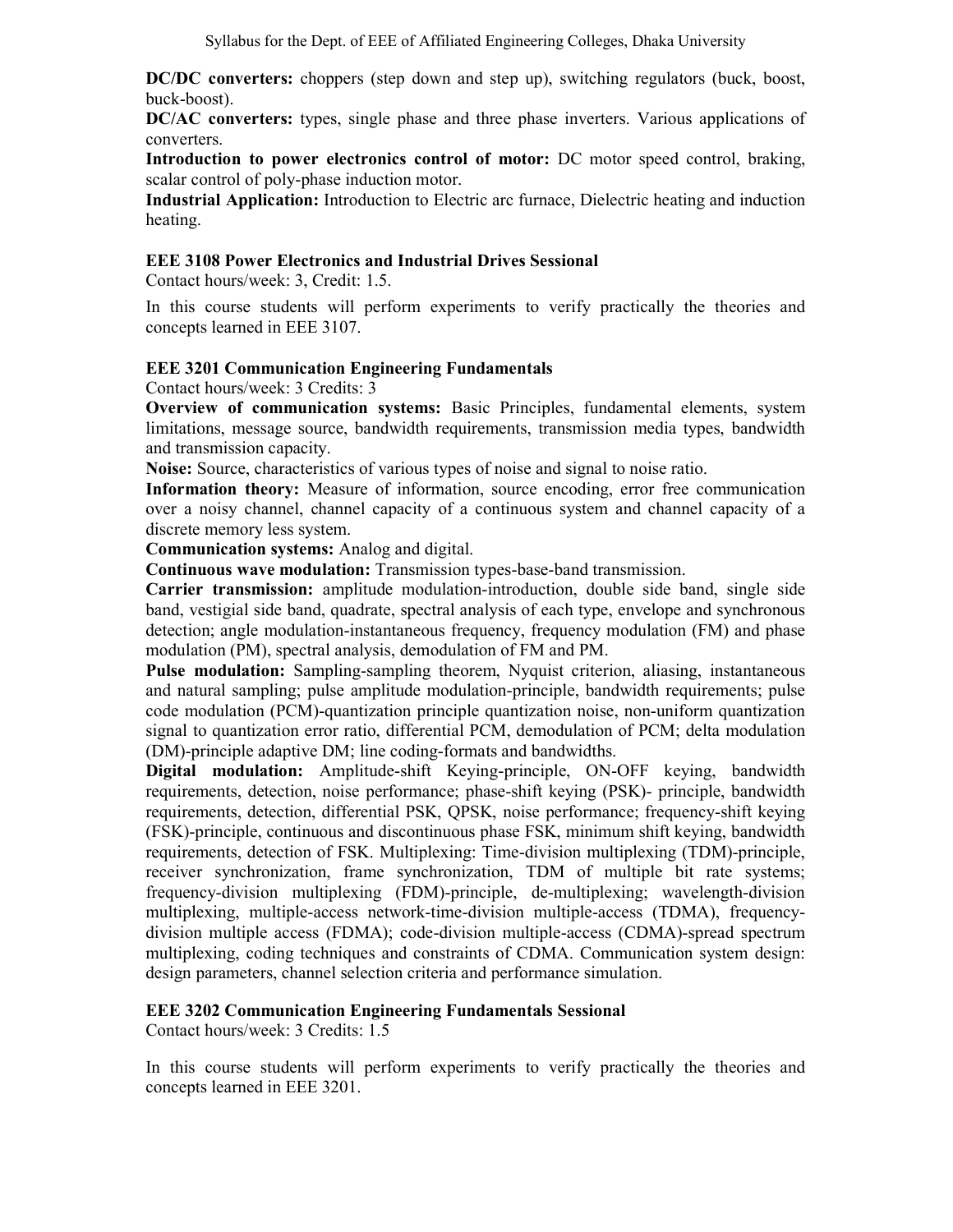## EEE 3203 Power System II

Contact hours/week: 3, Credit: 3.

Fault analysis: Classification, effect of fault in power system, short circuit current and reactance of a synchronous machine.

Fault calculation methods: Symmetrical fault calculation, Symmetrical components, sequence networks and unsymmetrical fault calculation.

Load flow: Gauss- Siedel and Newton Raphson methods.

Synchronous machines: transient and subtransient reactance and short circuit currents. Symmetrical fault calculation methods. Symmetrical components: power, unsymmetrical series impedances and sequence networks. Different types of unsymmetrical faults: solid faults andfaults through impedance.

Stability: swing equation, power angle equation, equal area criterion, multi-machine system, step by step solution of swing equation. Factors affecting stability. Reactive power compensation. Flexible AC transmission system (FACTS). High voltage DC transmission system. Power quality: harmonics, sag and swell.

Sub-stations: Classification, Equipment in a substation, Arrangements in substation.

## EEE 3205 Signals and Systems

Contact hours/week: 3, Credit: 3.

Classification of signals and systems: signals- classification, basic operation on signals, elementary signals, representation of signals using impulse function; systems- classification. Linear Time Invariant (LTI) systems: Properties of LTI systems: Linearity, causality, time invariance, memory, stability, invertibility. Time domain analysis of LTI systems: Differential equations- system representation, order of the system, solution techniques, zero state and zero input response, system properties; impulse response- convolution integral, determination of system properties; state variable- basic concept, state equation and time domain solution.

Frequency domain analysis of LTI systems: Fourier series- properties, harmonic representation, system response, frequency response of LTI systems; Fourier transformation properties, system transfer function, system response and distortionless systems. Applications of time and frequency domain analyses: solution of analog electrical and mechanical systems, amplitude modulation and demodulation, time-division and frequency-division multiplexing.

Laplace transformation: properties, inverse transform, solution of system equations, system transfer function, system stability and frequency response and application.

#### EEE 3207 Numerical Methods

Contact hours/week: 3, Credits: 3

Computer algorithm, Mathematical modeling of physical systems. Iterative Techniques, Solution of simultaneous equations, Interpolation, Curve fitting, Solution of Differential Equations. Numerical solution of Integration. Application of the above techniques in Electrical & Electronic Engineering through computer program.

#### EEE 3208 Numerical Methods Sessional

Contact hours/week: 3, Credits: 1.5

In this course students will perform experiments to verify practically the theories and concepts learned in EEE 3207.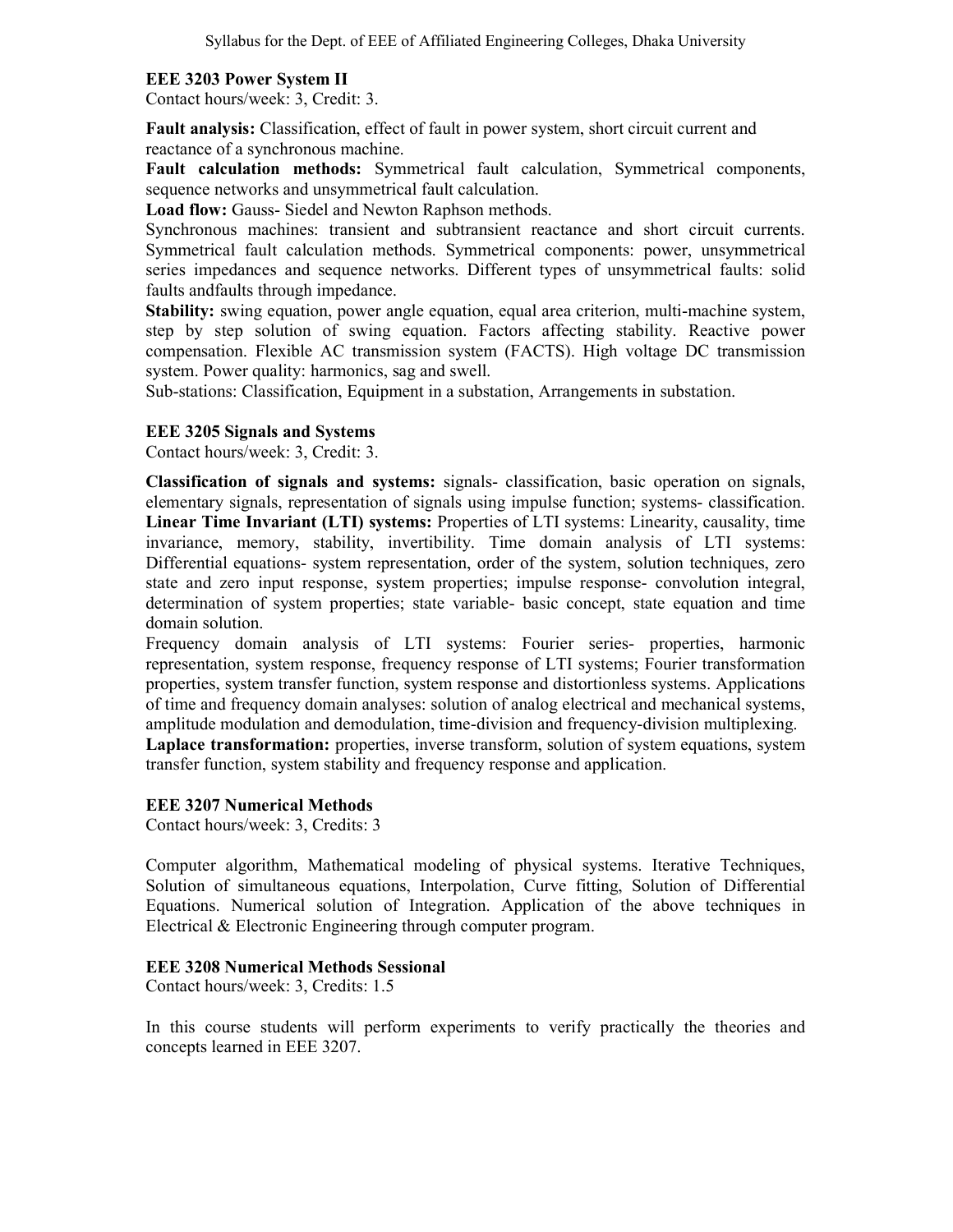## EEE 4100: Project and Thesis

Contact hours/week: 3, Credits: 1.5

#### EEE 4101 Digital Signal Processing

Contact hours/week: 3, Credit: 3.

Introduction to digital signal processing, sampling, quantization and signal reconstruction. Analysis of discrete-time system in the time domain: impulse response model, difference equation model. Correlation: power signal, energy signal, applications. Z-transform and analysis of LTI systems.

Frequency analysis of discrete-time signals: discrete Fourier series and discrete-time Fourier transform (DTFT).Frequency analysis of LTI systems. Discrete Fourier transform (DFT) and fast Fourier transform (FFT). Minimum phase, maximum phase and all pass systems. Calculation of spectrum of discrete-time signals. Digital filter design- linear phase filters, specifications, design using window, optimal methods; IIR filters- specifications, design using impulse invariant, bi-linear z- transformation, least-square methods.

#### EEE 4102 Digital Signal Processing Sessional

Contact hours/week: 3, Credit: 1.5

In this course students will perform experiments to verify practically the theories and concepts learned in EEE 4101.

#### EEE 4103 Control System

Contact hours/week: 3, Credit: 3.

Review of Laplace transform, Initial and Final value theorems, Transfer Functions: Openloop stability, Poles, Zeros, Time response, Transients, Steady-state, Block diagrams and signal flow diagram, Feedback principles: Open versus Closed-loop control, High gain control, Inversion; State variables: Signal flow diagram to state variables, transfer function to state variable and state variable to transfer function, Stability of closed-loop systems: Routh's method, Root locus, PID control: Structure, Design using root locus, Pole assignment: Sylvester's theorem, PI and PID synthesis using pole assignment, Frequency Response: Nyquist plot, Bode diagram, Nyquist stability theorem, Stability margins, Closed-loop sensitivity functions, Model errors, Robust stability, Controller design using frequency response: Proportional control, Lead-lag control, PID

control, Digital control systems: introduction, sampled data systems, stability analysis in Zdomain.

#### EEE 4104 Control System Sessional

Contact hours/week: 3, Credit: 1.5

In this course students will perform experiments to verify practically the theories and concepts learned in EEE 4103.

#### EEE 4105 VLSI Circuits and Design

Contact hours/week: 3, Credit: 3.

IC trends, technology and design approaches. MOS device: structure, operation, threshold voltage and characteristics.

Ratioed circuits: NMOS inverter with resistive and transistor load, Pseudo NMOS inverter.

Ratioless circuits: CMOS inverters : operation, transfer characteristics, design for equal rise and fall time, propagation delay, rise time, fall time and power consumption estimation. NMOS pass transistor and CMOS pass gate circuits. Buffer chain design to drive large capacitive load. Integrated circuit fabrication technology : photolithography, CMOS process flow, design rules. Estimation of resistance and capacitance from layout. Layout matching. Stick diagram and area estimation from stick diagram. Reliability issues : Latch-up, electromigartion. Basic logic gates in CMOS. Synthesis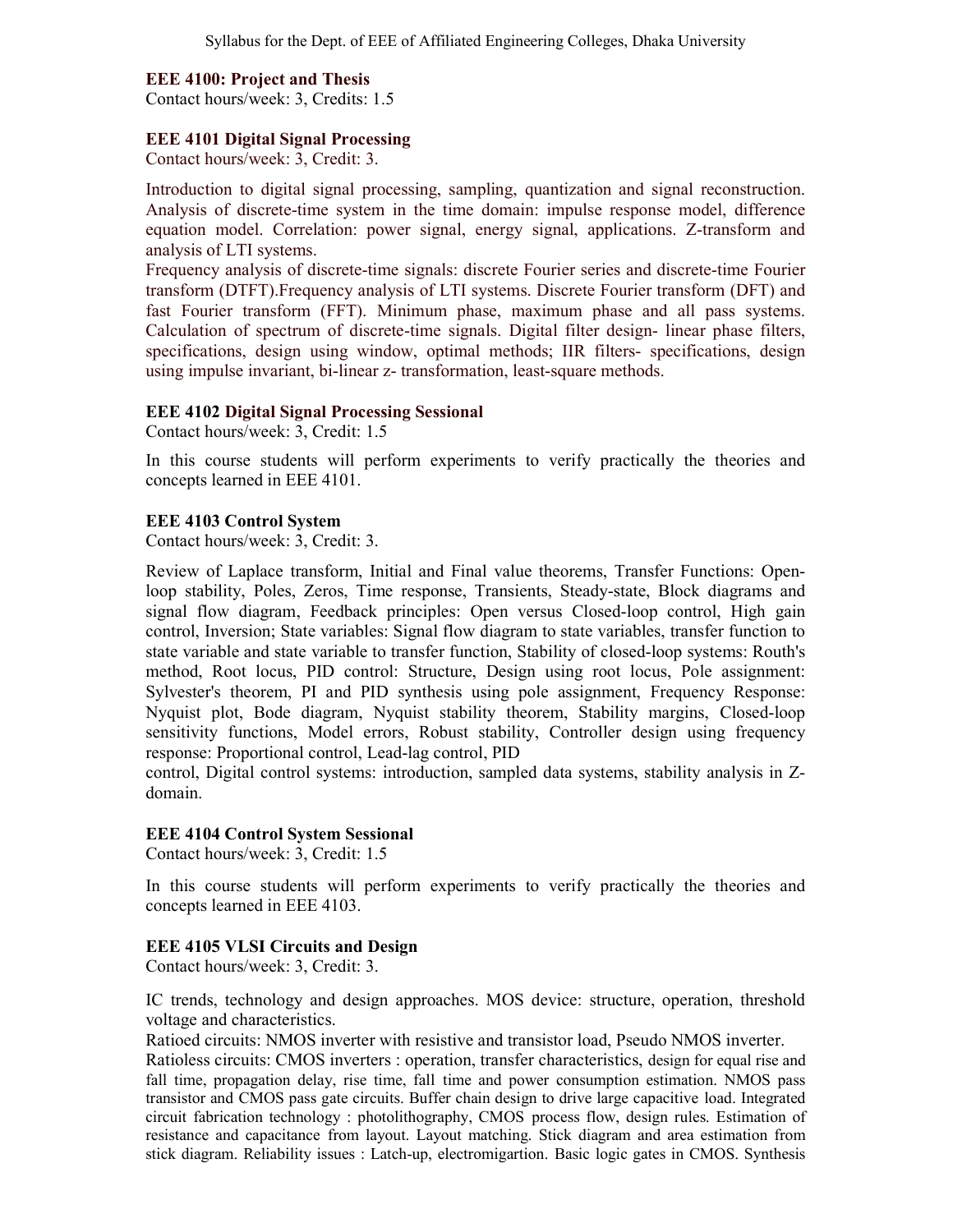of arbitrary combinational logic in CMOS, pseudo-NMOS, dynamic CMOS, clocked CMOS and CMOS domino logic.

Structured design: Parity generator, bus arbitration logic, multiplexers based design, programmable logic array (PLA) design. Clocked sequential circuit design: two phase clocking, dynamic shift register. CMOS latches and flip flops.

Subsystem design : 4-bit arithmetic processor : bus architectures, shifter, design of a general purpose ALU.

Memory elements design: System timing consideration, three transistors and one transistor dynamic memory cell. Pseudo-static RAM/register cell. 4 transistors dynamic and 32 transistors static CMOS memory cell. 4x4 bit register array and 132 bit static CMOS memory array.

Finite State Machine design: Design of Moore Type and Mealy type FSM using Verilog. Testing VLSI circuits.

#### EEE 4106 VLSI Circuits and Design Sessional

Contact hours/week: 3, Credit: 1.5.

In this course students will perform experiments to verify practically the theories and concepts learned in EEE 4105.

#### EEE 4200 Project and Thesis

Contact hours/week: 3, Credit: 1.5.

#### EEE 4201 Power System Protection

Contact hours/week: 3, Credit: 1.5.

Lightning arresters, CT, PT: wound type and CCVT (Capacitor Coupled Voltage Transformer), MOCT (Magneto (HRC) Fuse, Drop Out Fuse (DOF), Load Break Switches, Contactors. Bus bar layout, isolators, earthing switch; Minimum Oil Circuit Breaker (MOCB) and Sulfur Hexafluoride (SF32) circuit breaker.High Rupturing Capacity

Electric arcs, arc extinction mechanism, transient recovery voltage. Circuit Breakers: operating mechanisms, Optical Current Transducer).Breaker (ACB), Air Blast Circuit Breaker (ABCB), Vacuum Circuit Breaker (VCB), Oil Circuit Breaker (OCB),construction and operation of Miniature Circuit Breaker (MCB), Molded Case Circuit Breaker (MCCB), Air Circuit Fundamental of protective relaying. Classical relays (electromagnetic attraction type, induction type); numerical relays, distance relays, pilot relays (wire pilot, carrier).relays. Inverse Definite Minimum Time (IDMT) relays, directional relays, differential and percentage differential Protection of generators, motors, transformers, transmission lines, HVDC system and feeders.

#### EEE 4202 Power System Protection Sessional

Contact hours/week: 3, Credit: 1.5.

Sessional based on the theory of course EEE 4201.

#### EEE 4203 Power Plant Engineering and Economy

Contact hours/week: 3, Credits: 3

Introduction to thermal, hydro and nuclear power stations. Nuclear reactor, reactor construction and control. Powerreactors. Central station reactors. Nuclear hazards.Variable load problems, plotting and analysis of load curves, chronological load curves and load duration curve. load curve and its use. Load factor, capacity factor, demand factor, utilization factor, diversity factor etc. andthere impact over the cost analysis of power generation and utilization.

Load forecasting, selection of units and plant location.Load shearing: Base load and peak load plants. Use of chronological load curves to distribute load among units.Power plant Economics: Economic operation of power plants. Input output curve, heat rate curve, incremental ratecurve. Use of incremental rate curve for optimum load scheduling. Transmission line loss, determination of loss coefficient.Economic conductor selection,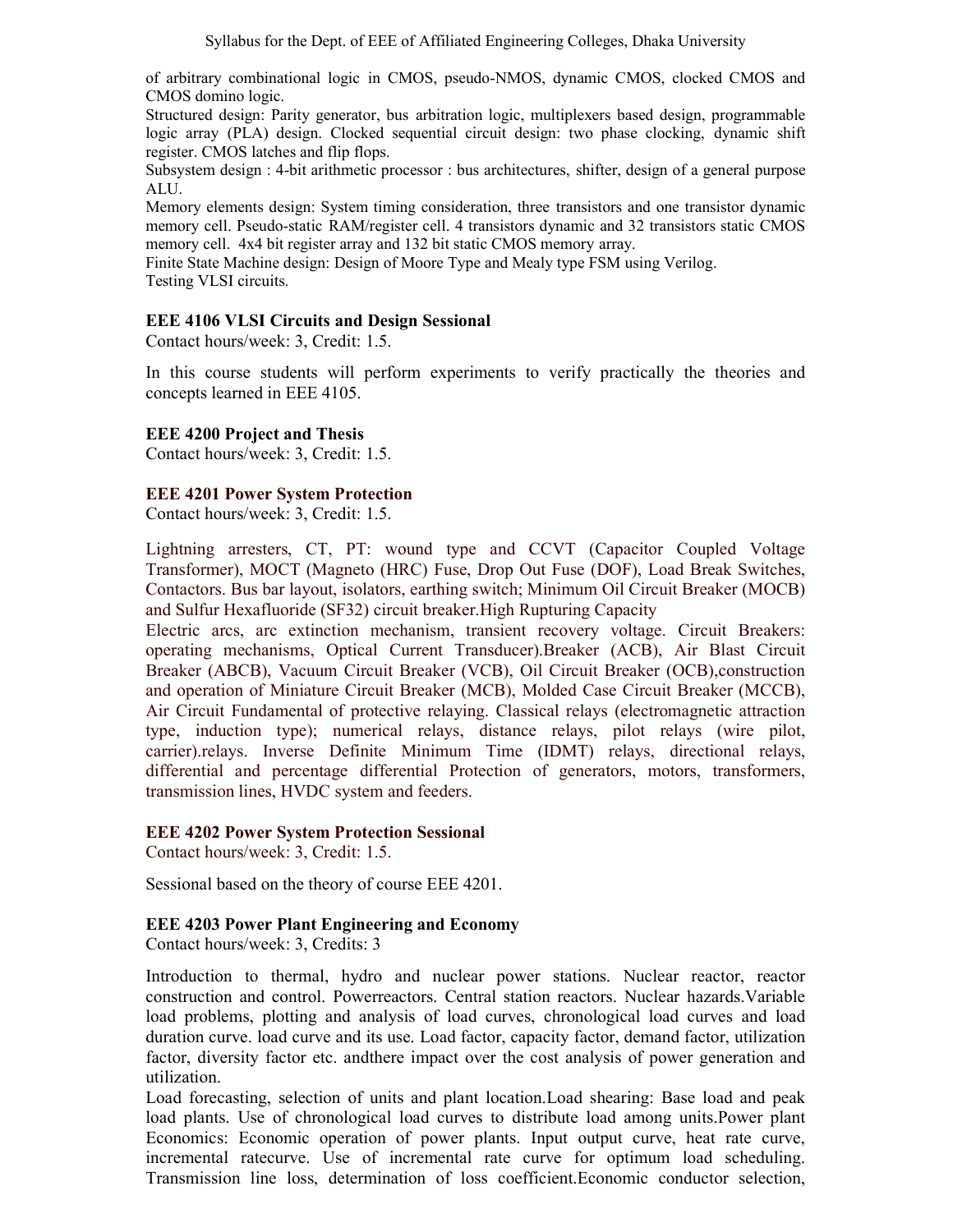Syllabus for the Dept. of EEE of Affiliated Engineering Colleges, Dhaka University

Kelvin's law. Graphical method for location of distribution systems. Tariffand tariff design. Bus system. Importance of power control. Current limiting reactors. Different types of bus system layout. Forces on bus section in case of short circuit.

#### EEE 4208 Industrial Attachment

Contact hours/week: 3, Credits: 1.5.

Students will be attached with relevant the industries for two weeks after completing their  $4<sup>th</sup>$ year 1<sup>st</sup> semester (before starting  $4<sup>th</sup>$  year  $2<sup>nd</sup>$  semester/during any vacation in  $4<sup>th</sup>$  year  $2<sup>nd</sup>$ semester) to gain practical knowledge.

# Elective Courses

#### EEE-4111 Renewable Energy

Contact hours/week: 3, Credit: 3.

Renewable energy sources: Solar, wind, mini-hydro, geothermal, biomass, wave and tides. Solar Photovoltaic: Characteristics of photovoltaic (PV) systems, PV models and equivalent circuits, sun tracking systems, Maximum Power Point Tracking (MPPT): chopper, inverter. Sizing the PV panel and battery pack in stand-alone PV applications. Modern solar energy applications (residential, electric vehicle, naval, and space). Solar power plants connected to grid.

Solar thermal: principles of concentration, solar tower, parabolic dish, receiver, storage, steam turbine and generator.

Wind turbines: Wind turbine types and their comparison, power limitation, Betz"s law; Control mechanism: pitch, yaw, speed. Couplings between the turbine and the electric generator, Wind turbine generator - DC, synchronous, self excited induction generator and doubly fed induction generator.

Grid interconnection: active and reactive power control. Biomass and biogas electricity generation.

#### EEE-4113 High Voltage Engineering

Contact hours/week: 3, Credit: 3.

Ionization and decay process: Townsend's first and second ionization coefficient. Electric breakdown in gases. Townsend's criterion for spark breakdown. Sparking potential. Penning effect. Corona discharges, power loss calculation. Breakdown of solid and liquid dielectrics. Generation of high voltage: Alternating voltage, transformer cascade. Series resonant circuit for high voltage ac testing. Test of dc and ac cable.

Transient Voltage: Impulse wave shape. Impulse voltage generator and its mathematical analysis. Design consideration of impulse generators. Triggering of impulse generators. DC voltage doubler and cascade circuits. Electrostatic generator, voltage stabilization. Measurement of high voltage. Electrostatic voltmeter, sphere gap. Potential divider. High Voltage testing of power system equipment. Oil testing. Design consideration of transmission line based on direct stroke. High voltage transient in transmission line. High voltage lightning arrester. Insulation co-ordination.

#### EEE-4115 Optoelectronics

Contact hours/week: 3, Credit: 3.

Optical properties in semiconductor: Direct and indirect band-gap materials, basic transitions in semiconductors, radiative and nonradiative recombination, optical absorption, photo-generated excess carriers, minority carrier life time, luminescence and quantum efficiency in radiation.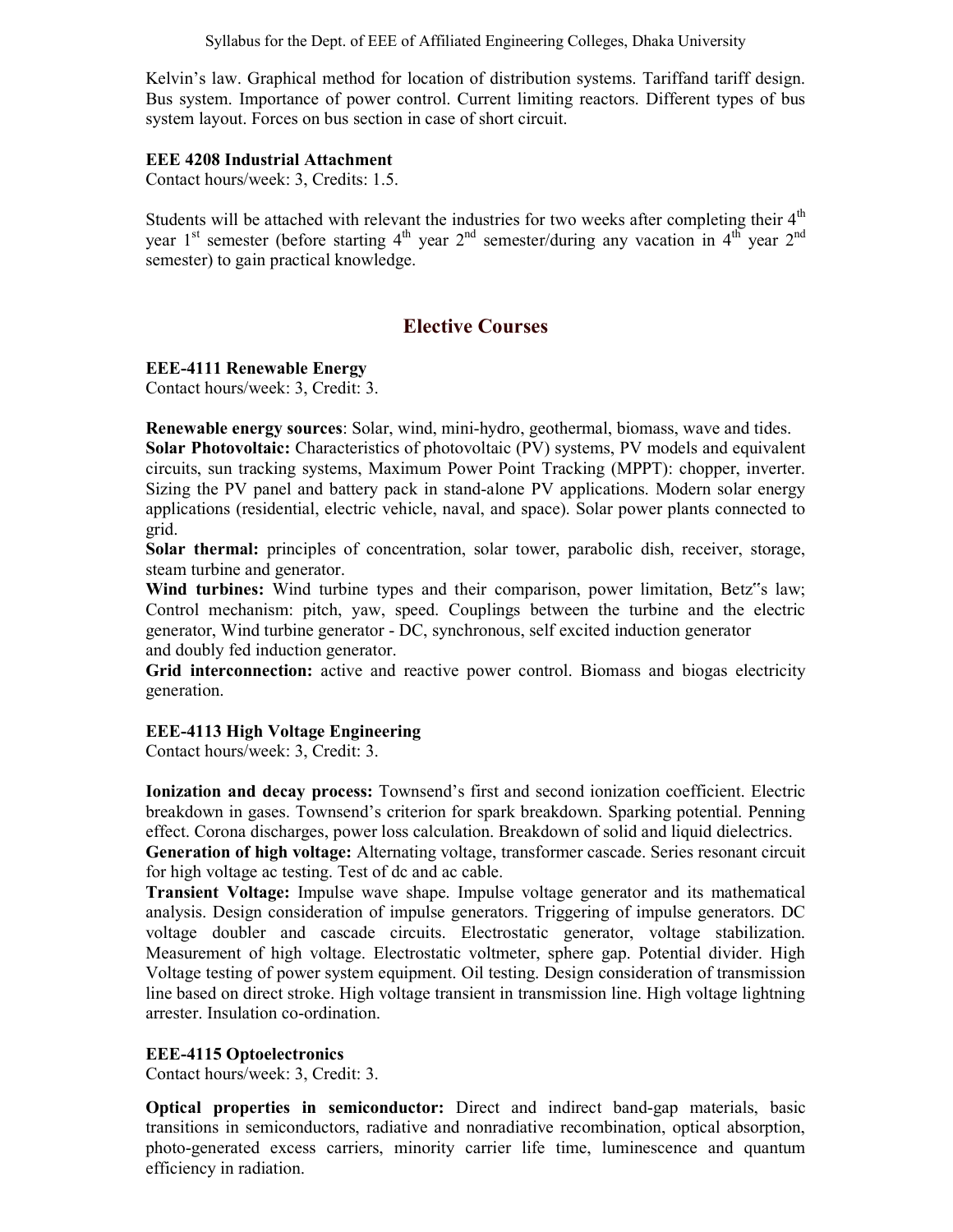Properties of light: Particle and wave nature of light, polarization, interference, diffraction and blackbody radiation.

Light emitting diode (LED): Principles, materials for visible and infrared LED, internal and external efficiency, loss mechanism, structure and coupling to optical fibers. Double-Heterostructure (DH) LEDs, Characteristics, Surface and Edge emitting LEDs.

Stimulated emission and light amplification: Spontaneous and stimulated emission, Einstein relations, population inversion, absorption of radiation, optical feedback and threshold conditions. Semiconductor Lasers: Population inversion in degenerate semiconductors, laser cavity, operating wavelength, threshold current density, power output, elementary laser diode characteristics, heterojunction lasers, optical and electrical confinement. single frequency solid state lasers-distributed Bragg reflector (DBR), distributed feedback (DFB) laser. Introduction to quantum well lasers. Introduction to quantum well lasers, Vertical Cavity Surface Emitting Lasers (VCSELs), optical laser amplifiers.

Photo-detectors: Photoconductors, junction photo-detectors, PIN detectors, avalanche photodiodes, hetero-junction photodiodes, Schottky photo-diodes and phototransistors. Noise in photodetectors. PIN and APD. Photo-detector design issues.

Solar cells: Solar energy and spectrum, silicon and Schottkey solar cells.

Modulation of light: Phase and amplitude modulation, electro-optic effect, acousto-optic effect and magneto-optic devices. Introduction to integrated optics.

## EEE 4117 Mobile Cellular Communication

Contact hours/week: 3, Credit: 3.

Introduction: Concept, evolution and fundamentals. Analog and digital cellular systems. Cellular Radio System: Frequency reuse, co-channel interference, cell splitting and components.

Mobile radio propagation: Propagation characteristics, models for radio propagation antenna at cell site and mobile antenna. Frequency Management and Channel Assignment: Fundamentals, spectrum utilization, fundamentals of channel assignment, fixed channel assignment, non-fixed channel assignment, traffic and channel assignment.

Handoffs and Dropped Calls: Reasons and types, forced handoffs, mobile assisted handoffs and dropped call rate.

Diversity Techniques: Concept of diversity branch and signal paths, carrier to noise and carrier to interference ratio performance.

Digital cellular systems: Global system for mobile, time division multiple access and code division multiple access.

## EEE-4119 Biomedical Engineering

Contact hours/week: 3, Credit: 3

Origin and major types of biological signals: Human body: cells and physiological systems, bioelectric potential, bio-potential electrodes and amplifiers, blood pressure, flow, volume and sound, electrocardiogram, electromyogram, electroencephalogram, phonocardiogram, vector cardiogram. Interpretation of bio-signals. Noise in bio-signals.

Measurement of bio-signals: transducers, amplifiers and filters. Measurement and detection of blood pressure. Blood flowmeasurement: plethysmograph and electromagnetic flow meter. Measurement of respiratory volumes and flow, related devices.

Xray-Tomograph: positron emission tomography and computed tomography. Magnetic resonance imaging. Ultrasonogram. Patient monitoring system and medical telemetry. Therapeutic devices: cardiac pacemakers and defibrillators. Electrical safety in bio instrumentations and sensing.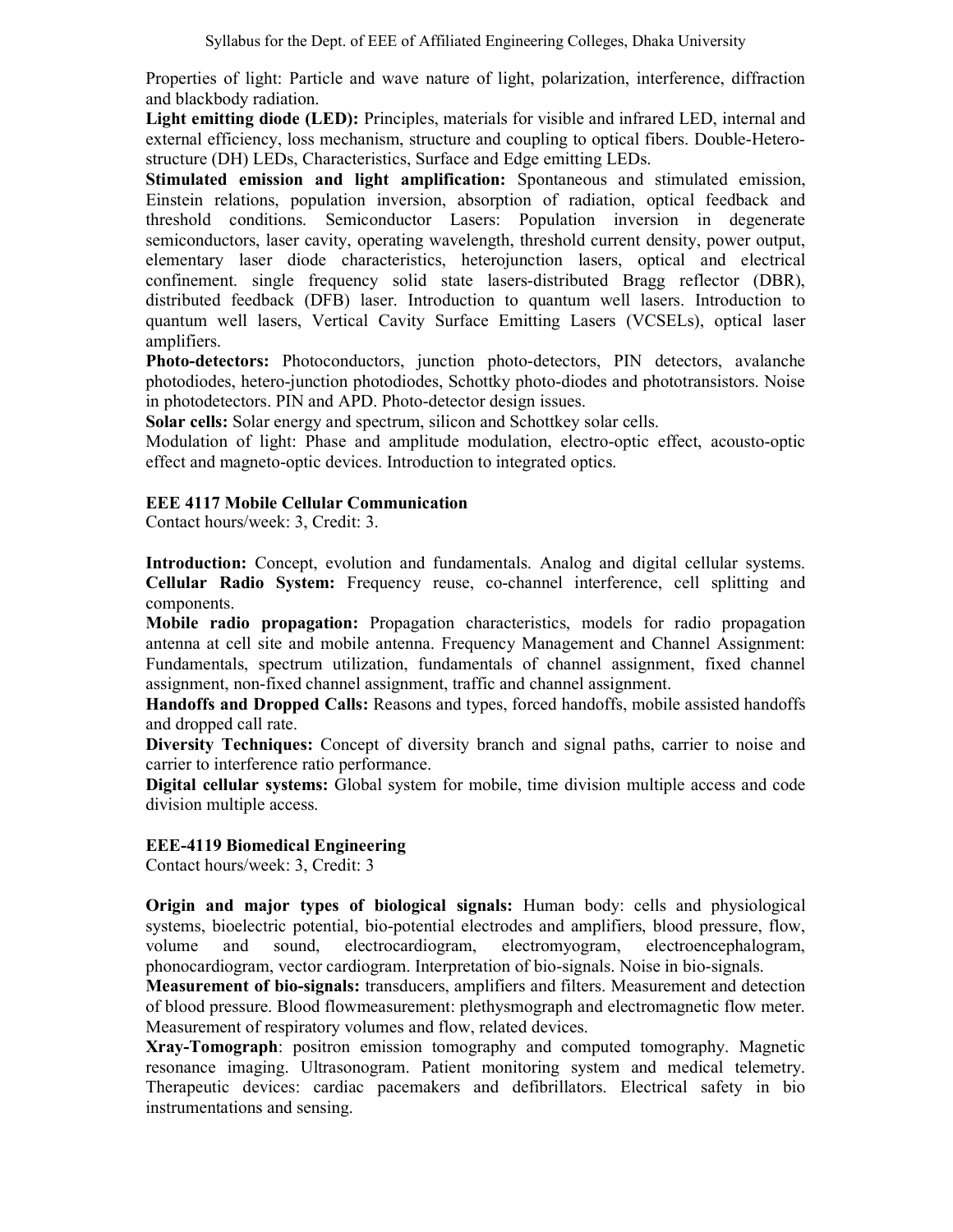## EEE-4211 Smart Grid

Contact hours/week: 3, Credit: 3.

Smart grid: two way communication; distributed energy resources (DERs) - DG (distributed generation) and ES (energy storage); high power density batteries, EV (electric vehicles) and PHEV (plug-in hybrid electric vehicles); smart sensors, meters and appliances at demand side. Data communication channels; protocols; TCP/IP; IEEE 802 series

Wireless LANs: Bluetooth, Zigbee, WiMax; wired LANs- Ethernet, PSTN, PLC (Power Line Carrier); cyber security.

Smart meters and AMI (advanced metering infrastructure): construction; standards for information exchange- Modbus, DNP3 andIEC321850; interfacing with HAN, NAN, WAN. Power electronic interfaces between grid and DERs.

Demand side integration (DSI): DSM; real time pricing; ancillary markets; DR (demand response) for load shaping, frequency and voltage control, energy efficiency. Microgrids, self healing and restoration.

## EEE 4213 Introduction to Nanotechnology and Nanoelectronics

Contact hours/week: 3, Credit: 3.

Why Nanotechnology: importance, size scales, quantum size effects, revolutionary applications, potentials. Nanotools: scanning tunnelingmicroscope, atomic forcemicroscope, electron microscope,measurement techniques based on fluorescence, other techniques.

Basics of Fabrication: fabrication and processing industry, wafermanufacturing, deposition techniques: evaporation, sputtering,chemical vapor deposition, epitaxy; Wet and dry etching techniques;photolithography, electron beam lithography, stamp technology. Bottom-up processes: chemical and organic synthesis techniques, self assembly, other techniques.

Nanoelectronics: overview ofquantum mechanics, Schrodinger equation, particle in a box. Bandtheory of solids. Importance of nanoelectronics, Moore"s law, ITRSroadmap. Tunneling devices: quantum tunneling, resonant tunnelingdiodes. Single electron transistor: Coulomb blockade. Quantumconfinement: wires and dots, carbon nanotubes, graphenes. Briefintroductions on molecular electronics and Nanobiology.

## EEE 4215 Optical Fiber Communication

Contact hours/week: 3, Credit: 3

Introduction: Historical perspective, basic system, nature of light, advantages and applications of fiber optic.

Optics review: Ray theory and applications, lenses, imaging, numerical aperture, diffraction. Light wave fundamentals: Electromagnetic waves, Dispersion, polarization, resonant cavities, reflection at plane boundary, critical angle. Integrated optic waveguides: Slab waveguide, Modes in symmetric and asymmetric waveguide, coupling, Dispersion and distortion, integrated optic components.

Optic fiber waveguide: Step index fiber, graded index fiber, attenuation, pulse distortion and information rate, construction of optic fiber, optic fiber cables.

Light sources: LED, LD, distributed feedback LD, optical amplifiers, fiber laser, vertical cavity surface emitting laser diode.

Light detectors: Photo detection, photo multiplier, semiconductor photodiode, PIN photodiode, avalanche photodiode.

Couplers and connectors: Connector principle, end preparation, splices, connectors, source coupling.

Network distribution and fiber components: Directional couplers, star couplers, switches, isolator, wave-length division multiplexing, fiber bragg grating.

Modulation: LED modulation, LD modulation, Analogue and digital modulation, modulation formats, optic heterodyne receivers.

Noise and detection: Thermal shot and noise, SNR, error rates, receiver circuit design. System design: Analogue and digital system design, few real life problems and examples.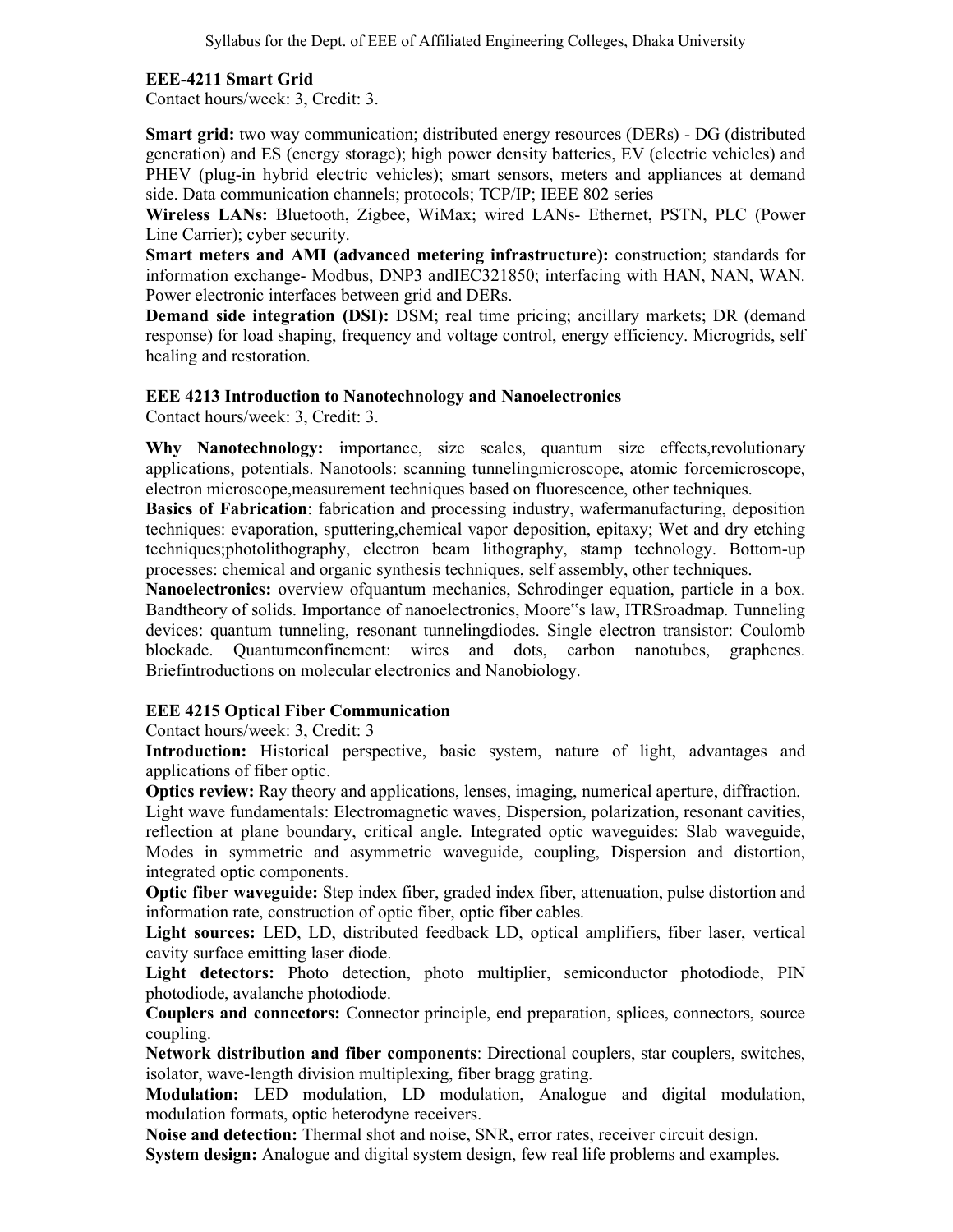## EEE 4217 Radar and Satellite Communication

Contact hours/week: 3, Credits: 3

Radar: Introduction to Radar, Radar Equation CZ, Operating Principle of Radar with Block Diagram, CW and FM Radar, Tracking Radar, Antennas for Radar, Radar Receivers, Radar Transmitting System, Duplexer, Usable Frequencies for Radar, Radar Applications.

Satellite Communication: Overview of Satellite System Engineering. Spacecraft, Introduction, to Spacecraft Subsystem. (AOCS), Telemetry, Tracking and command (TT&C). Spacecraft Antennas, Basic Antenna Types and Relationships Spacecraft, Antennas in Practice, Frequency Reuse Equipment Reliability and Space Qualification,

Reliability redundancy. Multiple Access. Earth station Technology: Earth Station Design, Earth Station Design for Low System Noise Temperature, Large Earth Station Antennas. Satellite Television Broadcasting Networks, VSAT technology.

## EEE-4219 Medical Imaging

Contact hours/week: 3, Credit: 3.

Introduction to imaging, medical imaging modalities, Medical imaging before x-rays, Hippocratic thermography, dissection, laparoscopy, X-radiography, Computed tomography (CT), evolution of CT scanner design, image reconstruction algorithms, filtered back projection method, iterative method, low dose computed tomography,

Ultrasound, Sonar and other early applications of acoustics, basic principles of ultrasound imaging, Evolution of ultrasound technology and clinical applications, Magnetic resonance imaging, Early use of nuclear magnetic resonance (NMR) spectroscopy, Principles of NMR and MRI, Evolution of magnetic resonance imaging (MRI) technology and clinical applications, development and applications of functional

MRI, Introduction to Nuclear imaging.

# Allied Engineering Courses

## CSE 1101 Computer Programming

Contact hours/week: 3, Credit: 3.

Introduction to digital computers. Programming languages, algorithms and flow charts. Structured Programming using C: Variables and constants, operators, expressions, control statements, functions, arrays, pointers, structure unions, user defined data types, input-output and files.

Object-oriented Programming using C++: introduction, classes and objects; polymorphism; function and operator overloading; inheritance.

## CSE 1102 Computer Programming Sessional

Contact hours/week: 3, Credit: 1.5.

This course consists of two parts. In the first part, students will perform experiments to verify practically the theories and concepts learned in CSE 1101. In the second part, students will learn program design.

## CE-1102 Computer Aided Engineering Drawing

Contact hours/week: 3, Credit: 1.5.

Introduction-lettering, numbering and heading; instrument and their use; sectional views and isometric views of solid geometrical figures. Plan, elevation and section of multistoried building; building services drawings; detailed drawing of lattice towers. Introduction to CAD and usage of Auto-CAD in Drawing.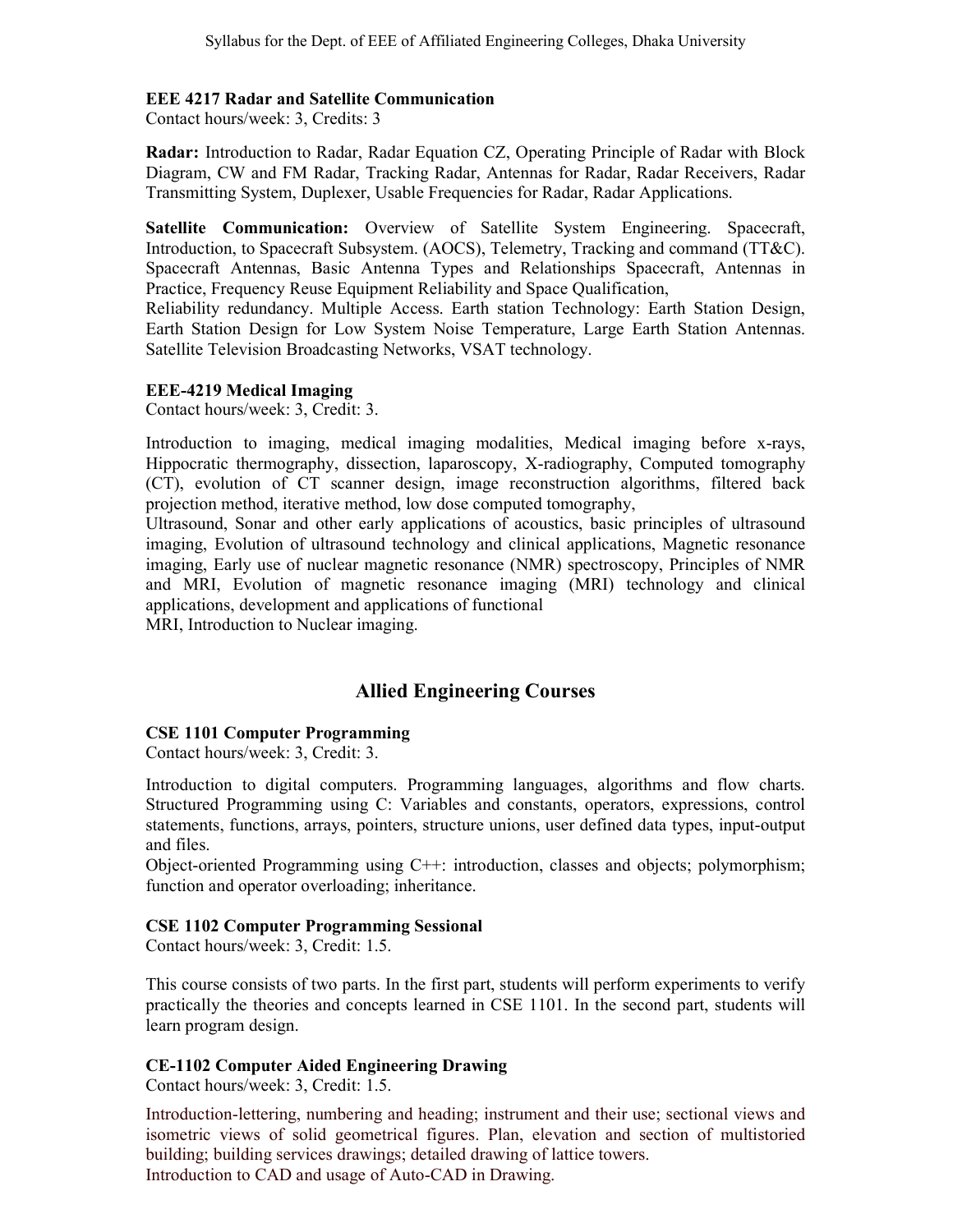#### ME 2101 Basic Mechanical Engineering

Contact hours/week: 3, Credit: 3.

Introduction to sources of energy: Steam generating units with accessories and mountings; steam turbines. Introduction to internal combustion engines and their cycles, gas turbines. Refrigeration and air conditioning: applications; refrigerants, different refrigeration methods. Fluid machinery: Study of reciprocation pumps. impulse and reaction turbines; Pelton wheel and Kalpan turbine, centrifugal pumps, fans, blowers and compressors. Basics of conduction and convection: critical thickness of insulation.

#### ME 2102 Basic Mechanical Engineering Sessional

Contact hours/week: 3, Credit: 1.5.

In this course students will perform experiments to verify practically the theories and concepts learned in ME 2101.

#### CSE 3201 Microprocessor and Microcontroller

Contact hours/week: 3, Credits: 3

Fundamental Concepts: Microprocessor: A programmable device; microcomputer components and support ICs, building blocks of MPU based systems, microprocessor buses, programming principles using MASM, microprocessor instructions.

132-bit Architecture: Pin diagram and functions, memory organization, bus activities, register layout, internal processing blocks.

Instruction Set: Classifications of instructions, addressing modes, address computing chart.

I/O Controller Programming: Port definition and read/write instructions, parallel I/O programming using 8255,serial I/O programming using 8251, display programming using 8279 and LCD, keyboard programming using 8279 and discrete components, generation of timing functions using 8254 Timer/Counter.

Interrupt Structure: Interrupt terminologies, hardware and software interrupt, multiple interrupt management, 8259 interrupt controller.

Data Conversion Algorithm: BCD2BIN conversion, BIN2BCD conversion, binary multiplication, binary division.

System Design (80832 based digital weighing machine: DWM) Top-down/Bottom-up design concept, hardware block diagram, control program flow chart, weight/rate acquisition and processing and display, cost computation and processing and display.

Microcontroller: Different types of microcontroller, Processor architecture, microcontroller memory types, microcontroller features, 8051 microcontroller architecture, 8051 addressing modes, 8051 hardware features, 8051 programming

PIC microcontroller: PIC microcontroller features, PIC 132F877 microcontroller, architecture, memory organization, I/O ports, Interrupts, timers, A/D I/O.

PLC: Controllers, Hardware, Internal architecture, Programming, Testing and debugging, Commercial PLC.

#### CSE-3202 Microprocessor and Microcontroller Sessional

Contact hours/week: 3, Credits: 1.5

In this course students will perform experiments to verify practically the theories and concepts learned in CSE 3201.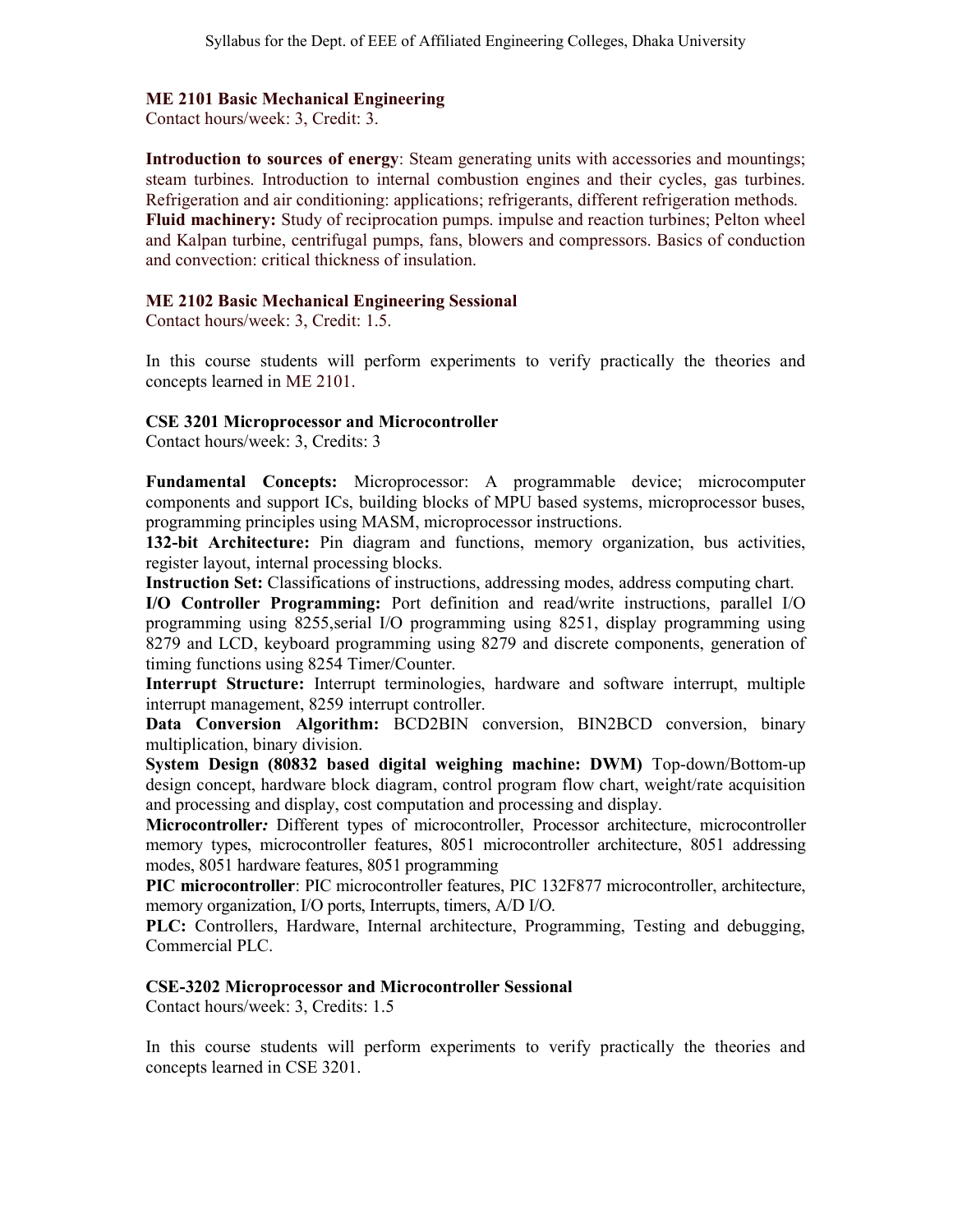# General Science Courses

# PHY 1101 Electricity and Magnetism, Modern Physics and Mechanics

Contact hours/week: 3, Credit: 3

Electricity and Magnetism: Electric charge and Coulomb's law, Electric field, concept of electric flux and the Gauss's law some applications of Gauss's law, Gauss's law in vector form, Electric potential, relation between electric field and electric potential, capacitance and dielectrics, Current, Current density, ohm's law, resistivity, the magnetic field, Ampere's law, Biot Savart law and their applications, Laws of electromagnetic induction, Faraday's law, Lenz's law, self and mutual induction, Electric flux, Magnetic flux, magnetic materials, magnetization curves, Maxwell's equation.

Modern physics: Galilean relativity and Einstein's special theory of relativity, Lorentz transformation equations, Length contraction, Time dilation, relativity of mass and mass energy relation. Photoelectric effect, Compton effect, De Broglie matter waves and its success in explaining Bohr's theory, Constituent of atomic nucleus, Nuclear binding energy, different types of radioactivity, radioactive decay law, half life, mean life; Nuclear reactions, nuclear fission, nuclear fusion, nuclear chain reaction, atomic power plant.

Mechanics: Linear momentum of a particle, linear momentum of a system of particles, conservation of linear momentum of a particle, angular momentum of a system of particles, Newton's law of Gravitation, Gravitational constant, variation of acceleration of gravity, applications of law of gravitation. Kepler's law of planetary motion, the law of universal Gravitation, the motion planets and satellites, escape velocity. Introductory quantum mechanics; Wave function; Uncertainty principle, postulates, Schrodinger time independent and time dependent equation, expectation value, Probability, Particle in a zero potential, calculation of energy.

# PHY 1102 Electricity and Magnetism, Modern Physics and Mechanics Sessional

Contact hours/week: 3, Credit: 1.5

In this course students will perform experiments to verify practically the theories and concepts learned in PHY 1101.

# MATH 1101 Differential & Integral Calculus and Coordinate Geometry

Contact hours/week: 3, Credit: 3

Differential Calculus: Continuity and differentiability; Leibnitz's forms; Lagrange's form of remainders; Cauchy's form of remainder; Expansion of functions; Evaluation of indeterminate forms by L 'Hospitals rule; Partial differentiation; Euler's Theorem; Tangent and Normal; Sub tangent and subnormal in Cartesian and polar coordinates; Maximum and minimum values of functions of single variable.

Integral Calculus: Definite integrals and its properties; Wally's formula; Improper integrals; Beta function and Gamma function; Area under a plane curve in Cartesian and polar coordinates; Area of the region enclosed by two curves in Cartesian and polar coordinates; Arc lengths of curves in Cartesian and polar coordinates; Volume of solids of revolution; Area of surface of revolution; Multiple integrals.

## Coordinate Geometry:

Transformation of coordinates axes and its uses; General equations of second degree and their reduction to standard forms; Pair of straight lines; System of circles; Coaxial circles and limiting points; Equations of parabola, ellipse and hyperbola in Cartesian coordinates; Tangents and normal; Pair of tangents; Chord of contact; Chord in terms of its middle point.; Parametric coordinates; Conjugate diameters; Asymptotes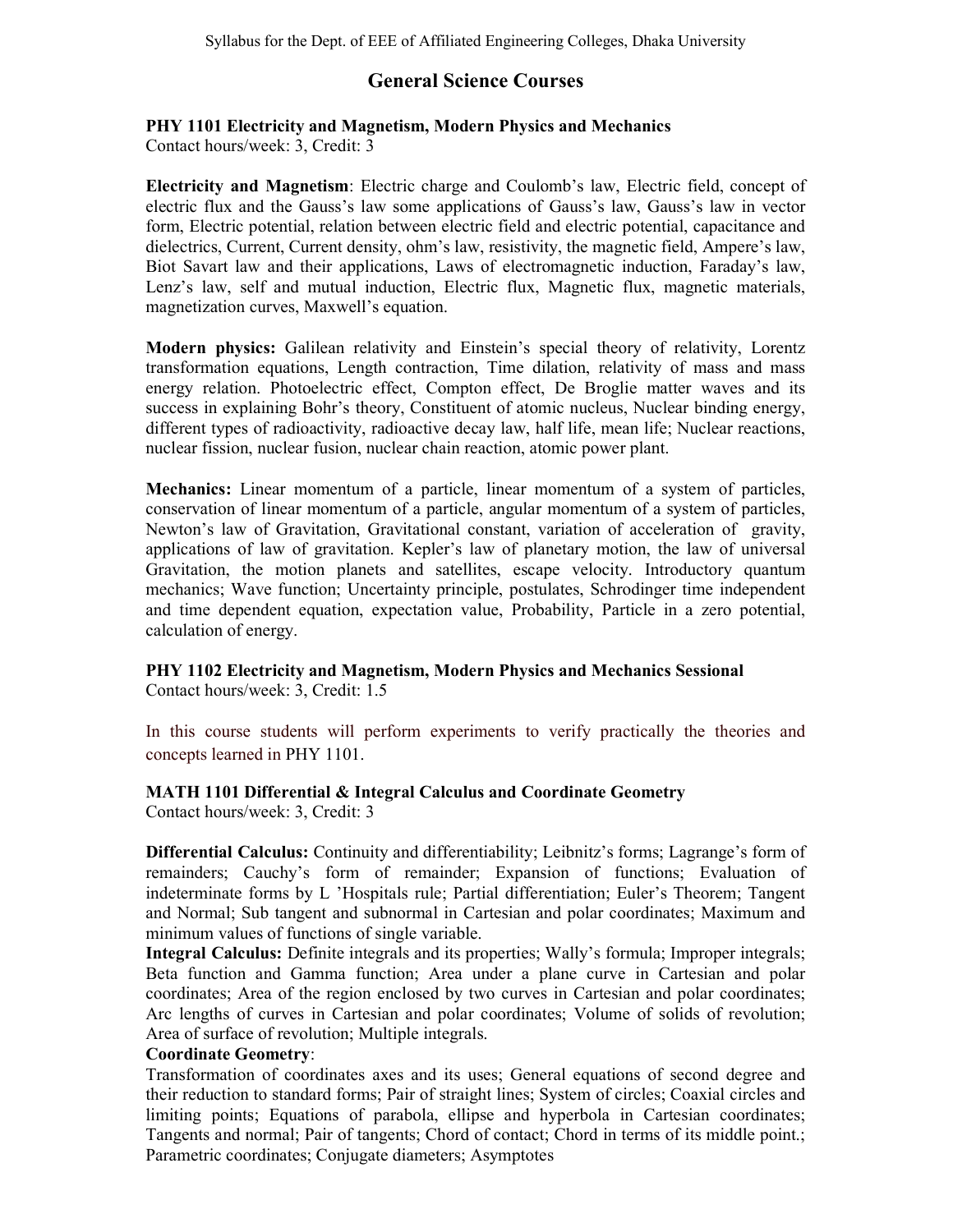#### PHY 1201 Waves and Oscillations, Optics and Thermal Physics

Contact hours/week: 3, Credit: 3

Waves and oscillations: Differential equation of simple harmonic oscillator, total energy and average energy, combination of simple harmonic oscillations, Lissajous' figures, spring mass system, torsional pendulum; two body oscillation, reduced mass, damped oscillation, forced oscillation, resonance, progressive wave, power and intensity of wave, types of wave, transverse and longitudinal nature of waves, stationary and standing wave, group and phase velocities, velocity of wave in different medium.

Optics: Theories of light; Interference of light, Young's double slit experiment, displacement of fringes and its uses, Fresnel bi prism, interference in thin films, Newton's rings, interferometers; Diffraction: Diffraction by single slit, resolving power of optical instruments, diffraction at double slit and N slits, diffraction grating, polarization: Production and analysis of polarized light, Brewster's law, Malus law, polarization by double refraction, Nicol prism, optical activity, optics of crystals, Polarimeters.

Thermal Physics: Heat and work; the first law of thermodynamics and its applications; molar specific heats of gases, isothermal and adiabatic process, work done by gas, Kinetic theory of gases; Kinetic interpretation of temperature, specific heats of ideal gases, calculation of specific heat, equipartation of energy, mean free path, Maxwell's distribution of molecular speeds, reversible and irreversible processes, Carnot's cycle, efficiency of Carnot engine, second law thermodynamics, Carnot's theorem, entropy, Thermodynamic functions, Maxwell relations, Clausius and Clapeyron equation.

## PHY 1202 Waves and Oscillations, Optics and Thermal Physics Sessional

Contact hours/week: 3, Credit: 1.5

In this course students will perform experiments to verify practically the theories and concepts learned in PHY 1201.

#### MATH 1201 Differential Equations and Complex Variables

Contact hours/week: 3, Credit: 3

Ordinary Differential Equation: Formation of differential equations; Solution of first order differential equations by various methods; Solution of differential equation of first order but higher degrees; Solution of general linear equations of second and higher orders with constant co efficient; Solution of Euler's homogeneous linear differential equations.

Partial Differential Equation: Introduction, Linear and nonlinear first order differential equations; Standard forms; Linear equations of higher order; Equations of the second order with variable coefficients.

Complex Variable: Complex number system. General functions of a complex variable. Limits and continuity of a function of complex variable and related theorems. Complex differentiation and the Cauchy Reimann equations. Infinite series. Convergence and uniform convergence. Line integral of a complex function. Cauchy's integral formula. Liouville's theorem. Taylor's and Laurent's theorem. Singular points. Residue. Cauchy's residue theorem

#### CHEM 1201 Chemistry

Contact hours/week: 3, Credit: 3

Atomic structure, quantum numbers, electronic configuration, periodic table, Properties and uses of noble gases, Different types of chemical bonds and their properties, Modern concept of acid and bases, problems involving acid base titration,. Ionization of water and concept of Ph Electrochemistry, Mechanism of electrolytic conduction, Transport number, Kohl Rausch's law. Different types of cells, Cell emf, Single electrode potentials, their determination and application. Secondary cellsor Accumulators, lead accumulator and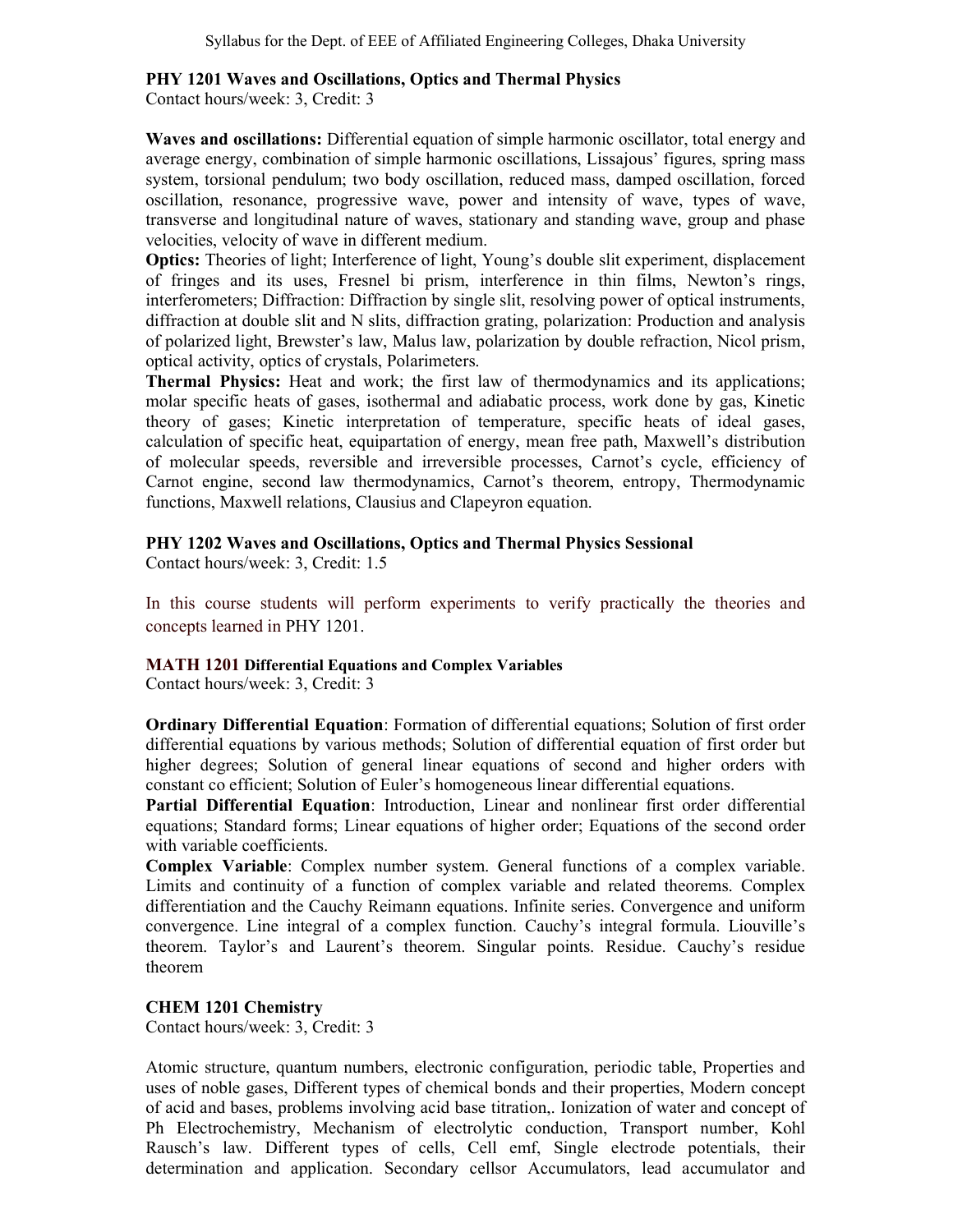Syllabus for the Dept. of EEE of Affiliated Engineering Colleges, Dhaka University

alkaline accumulator, Different types of solutions, Colligative properties of dilute solution, Thermochemistry, Chemical kinetics, Chemical equilibria.

## CHEM 1202 Chemistry Sessional

Contact hours/week: 3, Credit: 1.5

Volumetric analysis: acid base titration, oxidation reduction titrations, determination of Fe, Cu and Ca volumetrically.

## MATH 2101 Linear Algebra and Vector Analysis

Contact hours/week: 3, Credit: 3

Linear Algebra: Introduction to systems of linear equations; Gaussian elimination; Inverse of a matrix; Eigen values and eigen vectors; Cayley Hamilton theorem; Euclidean n space; Linear transformations from IRn to IRm; Properties of linear transformations from IRn to IRm; Real vector spaces and subspaces; Basis and Dimension, Change of basis, Rank and Nullity; Inner product spaces; Diagonalization; Linear transformations: Kernel and Range.

Vector Analysis: Scalars and vectors, equality of vectors; Addition and subtraction of vectors; Multiplication of vectors by scalars; Position vector of a point; Scalar and vector product of two vectors and their geometrical interpretation; Triple products and multiple products of vectors; Linear dependence and independence of vectors; Definition of line, surface and volume integral; Gradient, divergence and curl of point functions; Gauss's theorem, Stoke's theorem, Green's theorem and their applications.

## MATH 2201 Statistics and Probability

Contact hours/week: 3, Credit: 3

Introduction, Sets and Frequency distribution; Mean, Median, Mode and other measures of central tendency; Standard deviation and other measures of dispersion; Moments skewness and kurtosis; Elementary probability, Application of statistical methods to engineering problems: Random variables;

Discrete and continuous probability distributions; discontinuous probability distributions (Binomial, Poisson and negative binomial); Characteristics of Distributions functions of random variables and derived distributions; expectation and moments of random variables; point estimation of distribution parameters: methods of moments and maximum likelihood, Bayesian Analysis; confidence intervals; hypothesis tests; nonparametric statistical tests; simple and multiple linear regression and model selection; Analysis of variance, Correlation, Estimation theory.

# General Education Courses

## GED 1101 English for Technical Communication

Contact hours/week: 3, Credit: 3

Introduction: current approaches to learning english, communication today.

Phonetics: phonetics and correct english pronunciation.

Syntax: vocabulary, diction and english sentence; sentence variety and style; grammatical problems.

Reading skill: readability, reading strategies, generating ideas through purposive reading, reading of selected stories, comprehension.

Writing skill: principles of effective writing; generating ideas, planning, organization and development of writing; composition, précis.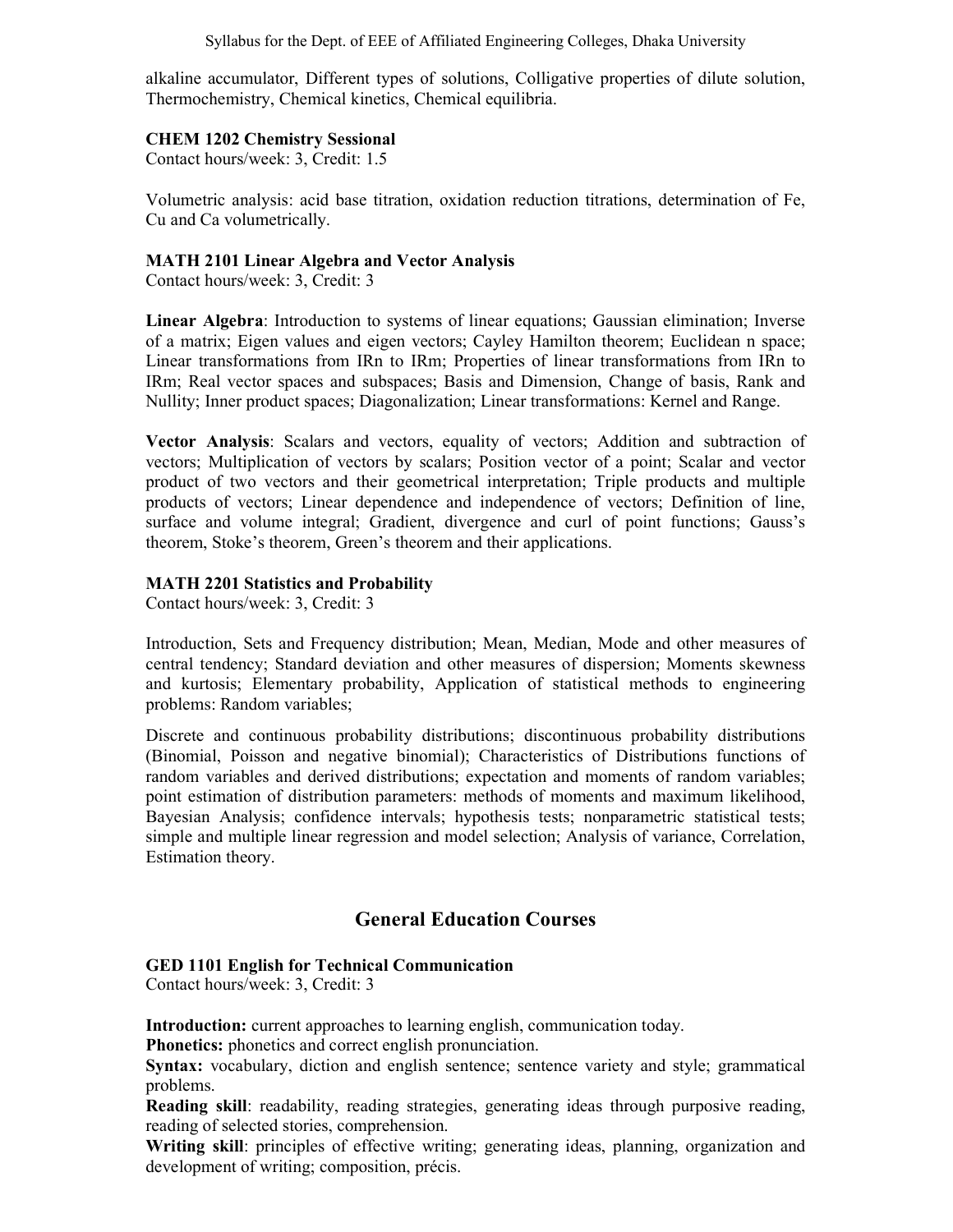Syllabus for the Dept. of EEE of Affiliated Engineering Colleges, Dhaka University

Written communication: business communication, tenders and Quotations, journal articles, report.

Listening skill: listening to recorded texts; learning to take useful notes and answering questions.

Speaking skill: dialogue in peer work; participation in discussion and debate; extempore speech; narrating events; story telling; presentation.

## GED-1201: Bangladesh Studies [3.0 credits, 45 hours lecture] (Pre-requisite Courses: None)

Introduction to the course and its objectives. History and Society of Bengal under the British rule and Pakistan rule: The impact of British and Pakistan rules on the economy and education of the people. Language Movement of 1952, Events Leading to the Mass Upsurge of 1969, War of Independence and the Emergence of Bangladesh in 1971. Study of Geography and Resources of Bangladesh: Location, Area, Boundary, Ecological Settings, River System, Climate, People and Resources of Bangladesh. Social Structure of Bangladesh. Culture of Bangladesh: Language, Literature, Art and Culture of Bangladesh. Politics, Formation and role of major political parties in Bangladesh and Constitutional development of Bangladesh. Economy of Bangladesh. Achievements in different sectors (economy, culture, sports etc.) of Bangladesh. Sociocultural problems and prospects of Bangladesh.

#### GED 2101 Financial Account & Economic Analysis

Contact hours/week: 3, Credit: 3

Accountancy: Basic accounting principles, Transaction, Journal, Ledger and Accounts. Cash book, Bank Reconciliation statement. Preparation of Financial Statement. Cost Accounts and its objects. Cost classification. Elements of costs, preparation

of cost sheet. Overhead allocation. Use of Relevant costs in Decision Making, Standard costing. Material costvariance. Break even analysis.

#### Economics:

Definition of Economics. Economics and Engineering.

Micro Economics: The theory of demand and supply and their elasticity. Price determination. Nature of aneconomic theory, applicability of economic theories to the problems of developing countries. Indifference curve technique. Marginal analysis. Production, production function, types of productivity. Rational region of production of an engineering firm. Concepts of market and market structure. Cost analysis and cost function. Small scale production and large scale production. Optimization. Theory of distribution.

Macro Economics: Savings, investment, employment, National income analysis. Inflation. Monetary policy, fiscalpolicy and trade policy with reference to Bangladesh. Economics of development and planning.